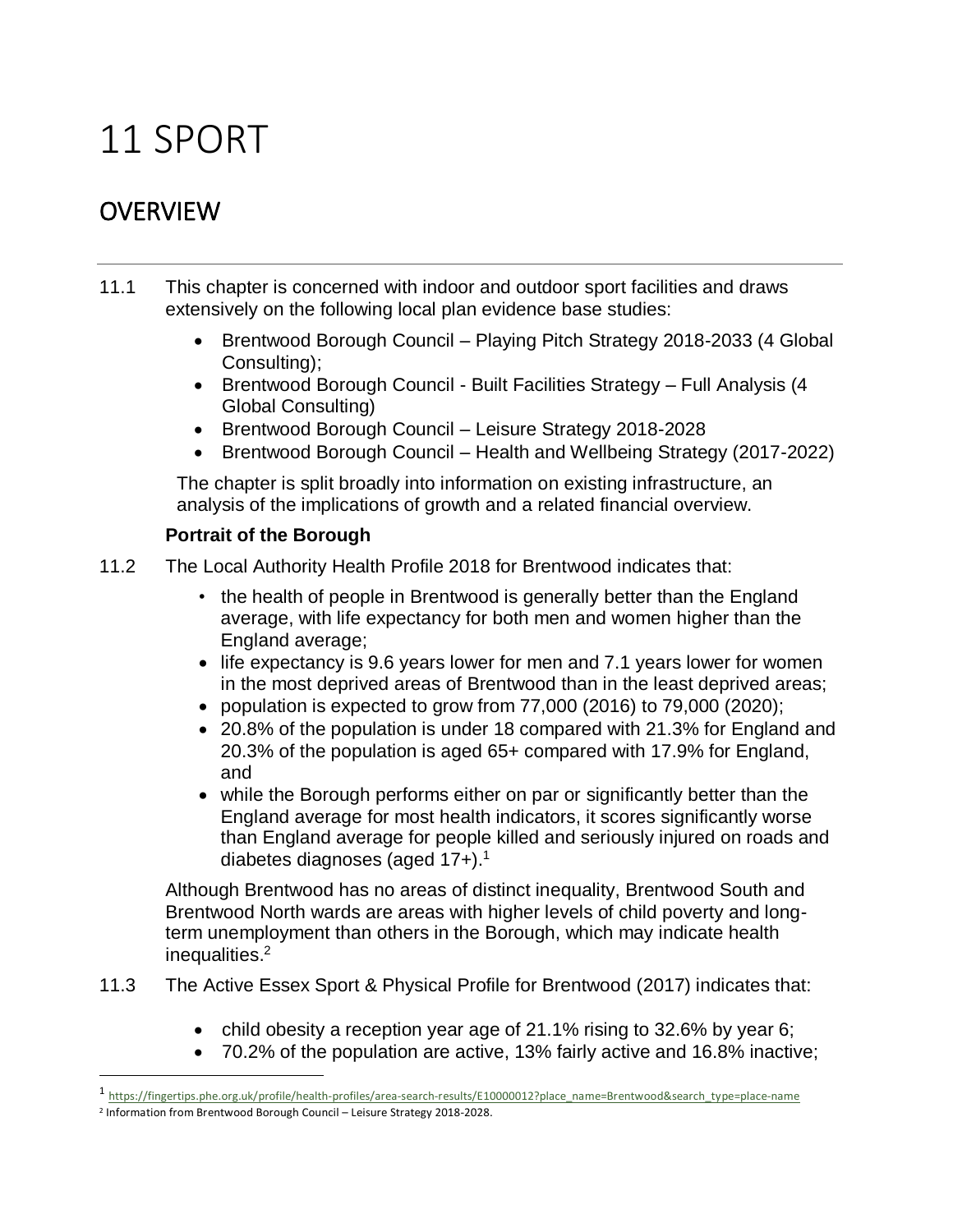- 81.3% of the surveyed population have taken part in sport and physical activity at least twice in the last 28 days;
- adult participation in sport and active recreation has increased from 65.2% in 2016 to 67.6% in 2017, this compares to the national percentage of  $61.8\%$ <sup>3</sup>;
- 43.8% are active once per week and 27.5% are active 3 x 30 mins per week, and
- the total direct economic value of sport is estimated at £23.6m and employs about 698 people.<sup>4</sup>

Further information on sport and activity profiling is also available in the Sport England Sports Market Segmentation web tool<sup>5</sup>. Key finds are also detailed in the playing pitch and built facilities reports.

# **National Sport Policy**

- 11.4 The Department for Culture, Media and Sport (DCMS), launched the strategy 'Sporting Future: A new Strategy for an Active Nation' in 2016. The strategy reflects a need to re-invigorate the nation's appetite for participation in sport following what appears to be a significant reduction in participation (highest profile being swimming), following the upsurge after the 2012 London Olympics.
- 11.5 The sport strategy is targeting five outcomes which each sports organisation, public or private sector, will be measured against:
	- Physical wellbeing
	- Mental wellbeing
	- Individual development
	- Social and community development
	- Economic development.

Government funding is targeted towards organisations which can best demonstrate that they will deliver some or all the five outcomes. Annual reports have been produced to monitor progress, with the five outcomes are also measured alongside 25 key performance indicators.

## **National Planning Policy**

11.6 The National Planning Policy Framework (NPPF) sets out the requirement of local authorities to establish and provide adequate and proper leisure facilities to meet local needs. Paragraphs 96 and 97 outline the planning policies for the provision and protection of sport and recreation facilities:

 $\overline{a}$ <sup>3</sup> This indicator is the percentage of the adult population participating in sport and active recreation at moderate intensity, for at least 30 minutes on at least 12 days out of the 4 weeks.

<sup>4</sup> <https://www.activeessex.org/wp-content/uploads/2017/11/JSNA-Report-Brentwood.pdf>

<sup>5</sup> <http://segments.sportengland.org/index.aspx#segment=dominant&sport=87&sportBox=2&sportPlay=play&focusType=LA&focusName=32>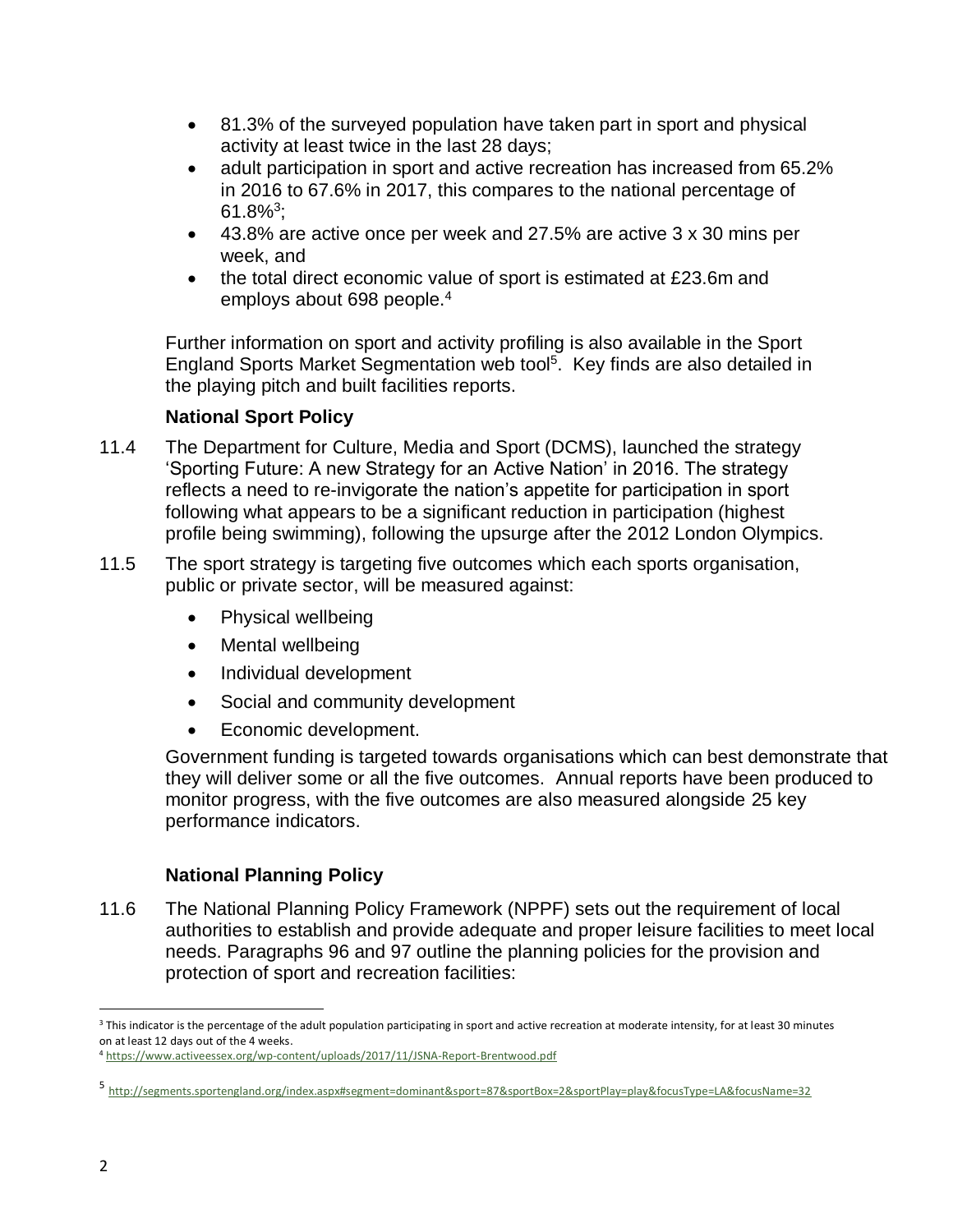*'Access to a network of high-quality open spaces and opportunities for sport and recreation is important for the health and well-being of communities. Planning policies should be based on robust and up to date assessments of the needs for open space, sports and recreation facilities and opportunities for new provision. Information gained from the assessments should be used to determine what open space, sport and recreational provision is needed, which plans should then seek to accommodate' (para 96)*

*'Existing open space, sports and recreational buildings and land, including playing fields, should not be built on unless: An assessment has been undertaken which has clearly shown the open space, buildings or land to be surplus to requirements; or The loss resulting from the proposed development would be replaced by equivalent or better provision in terms of quantity and quality in a suitable location; or The development is for alternative sports and recreational provision, the needs for which clearly outweigh the loss.' (para 97).*

### **Sport England**

11.7 Sport England's aim in working with the planning system is to help provide places that maximise opportunities for sport and physical activity for all, enabling the already active to be more so and the inactive to become more active. Figure 11.1 below, sets out Sport England's key planning objectives.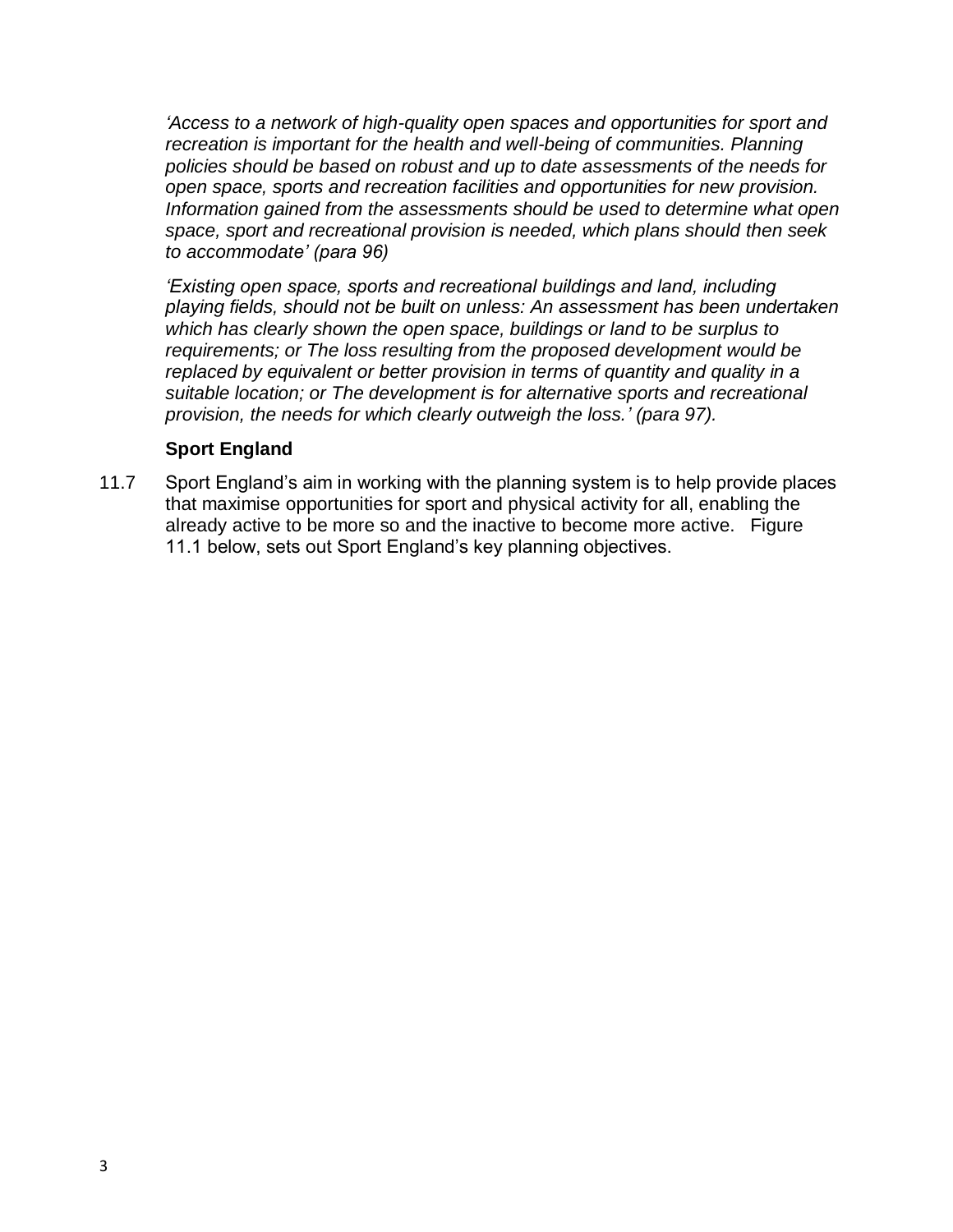# **Figure 11.1 Sport England's Planning Objectives**

# THREE PLANNING OBJECTIVES: PROTECT, ENHANCE, PROVIDE

This aim is supported by three objectives:

- Protect To protect the right opportunities in the right places.
- Enhance To enhance opportunities through better use of existing provision.

• Provide - To provide new opportunities to meet the needs of current and future generations.

Understanding people's needs is central to meeting the objectives and planning effectively for sport. An assessment of needs should inform a strategy to meet the needs that is positively applied in both the forward planning and development management aspects of the planning system.



| <b>Protect:</b>                                                                                                                                                                                                                                          | Enhance:                                                                                                                                                                               | Provide:                                                                                                                                                                                   |
|----------------------------------------------------------------------------------------------------------------------------------------------------------------------------------------------------------------------------------------------------------|----------------------------------------------------------------------------------------------------------------------------------------------------------------------------------------|--------------------------------------------------------------------------------------------------------------------------------------------------------------------------------------------|
| Existing provision should be<br>protected unless an<br>assessment has demonstrated<br>there is an excess of the<br>provision and the specific<br>buildings or land are surplus to<br>requirements, or equivalent or<br>better provision will be provided | The use of existing<br>provision should be<br>optimised, for example<br>through quality, access<br>and management<br>improvements supported<br>by appropriate ancillary<br>facilities. | Appropriate new provision<br>that meets needs and<br>encourages people to play<br>sport and be active should<br>be provided by adapting<br>existing places and<br>through new development. |
| as replacement.                                                                                                                                                                                                                                          |                                                                                                                                                                                        |                                                                                                                                                                                            |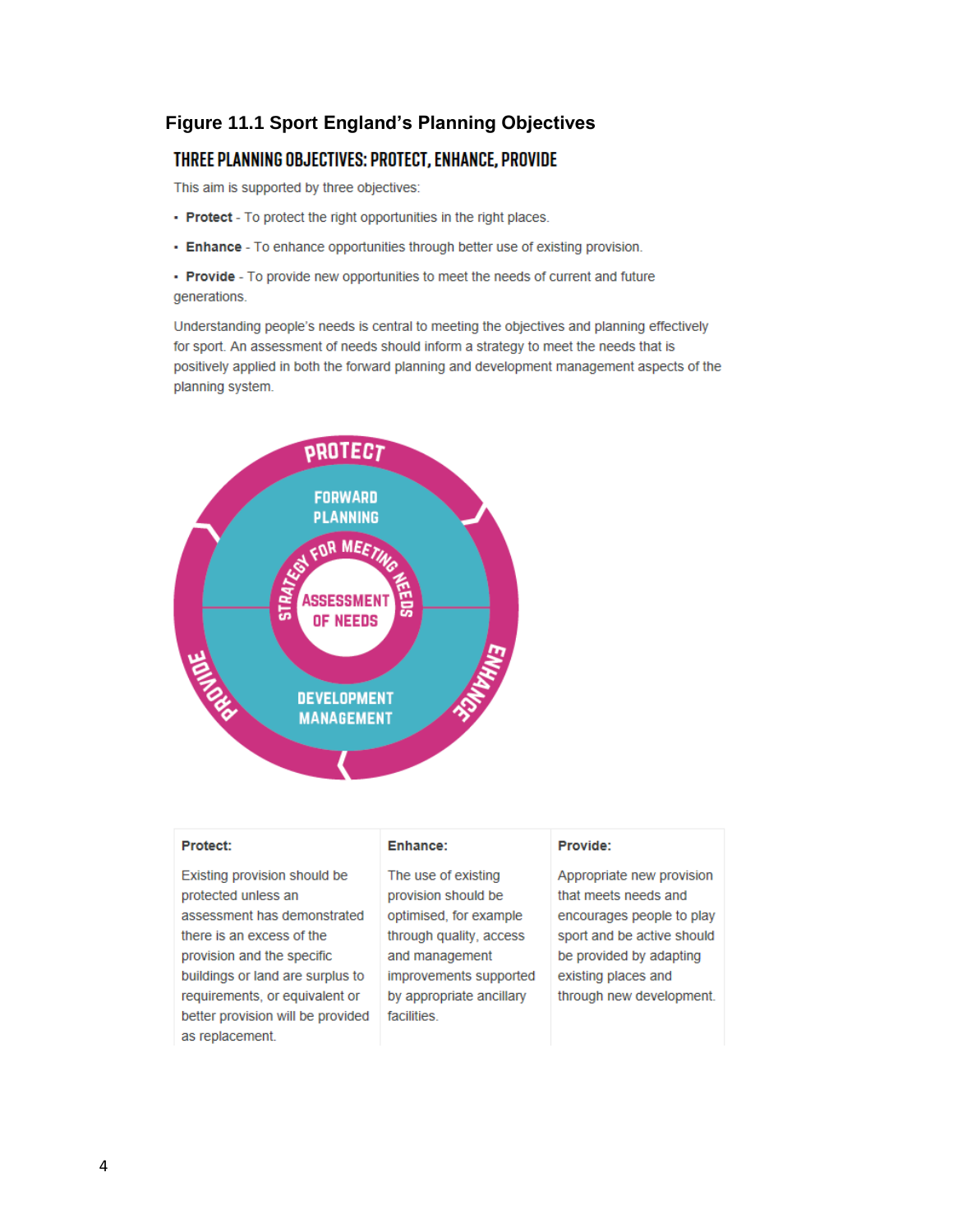- 11.8 The Sport England Strategy 'Towards an Active Nation' puts the policies set out in 'A new Strategy for an Active Nation' into practice. This will mean significant change for Sport England and for their partners. This strategy sets out Sport England will deliver this task. The key changes Sport England will make are:
	- Focusing more money and resources on tackling inactivity because this is where the gains for the individual and for society are greatest.
	- Investing more in children and young people from the age of five to build positive attitudes to sport and activity as the foundations of an active life.
	- Helping those who are active now to carry on, but at lower cost to the public purse over time. Sport England will work with those parts of the sector that serve the core market to help them identify ways in which they can become more sustainable and self-sufficient.
	- Putting customers at the heart of what we do, responding to how they organise their lives and helping the sector to be more welcoming and inclusive, especially of those groups currently under-represented in sport
	- Helping sport to keep pace with the digital expectations of customers.
	- Working nationally where it makes sense to do so (for example on infrastructure and workforce) but encouraging stronger local collaboration to deliver a more joined-up experience of sport and activity for customers.
	- Working with a wider range of partners, including the private sector, using our expertise as well as our investment to help others align their resources.
	- Working with the sector to encourage innovation and share best practice particularly through applying the principles and practical learning of behaviour change.

## **Regional Policy**

- 11.9 Essex County Council set out a range of strategies, policies and partnerships for the region covering broadly economic development and growth, social development and health. Of particular relevance to this IDP chapter is the Essex Sports Facility Strategy currently in operation for the next 3 years, which recognises the need for provision of appropriate quality and quantity of sports facilities in the area in order to increase participation. The aim is to ensure that opportunities for sport are offered through the planned provision, design and management of a full range of facilities to accommodate for the growing population. The Essex County Sports Partnership, *Active Essex*, are at the heart of the delivery system for community sport and for this strategy.
- 11.10 The key mission of the Active Essex strategy 'Changing 1 million lives' is to get one million people active by driving and sustaining participation in physical activity and sport. Working with key partners to create opportunities and resources to achieve this, reducing inactivity and developing positive attitudes to health and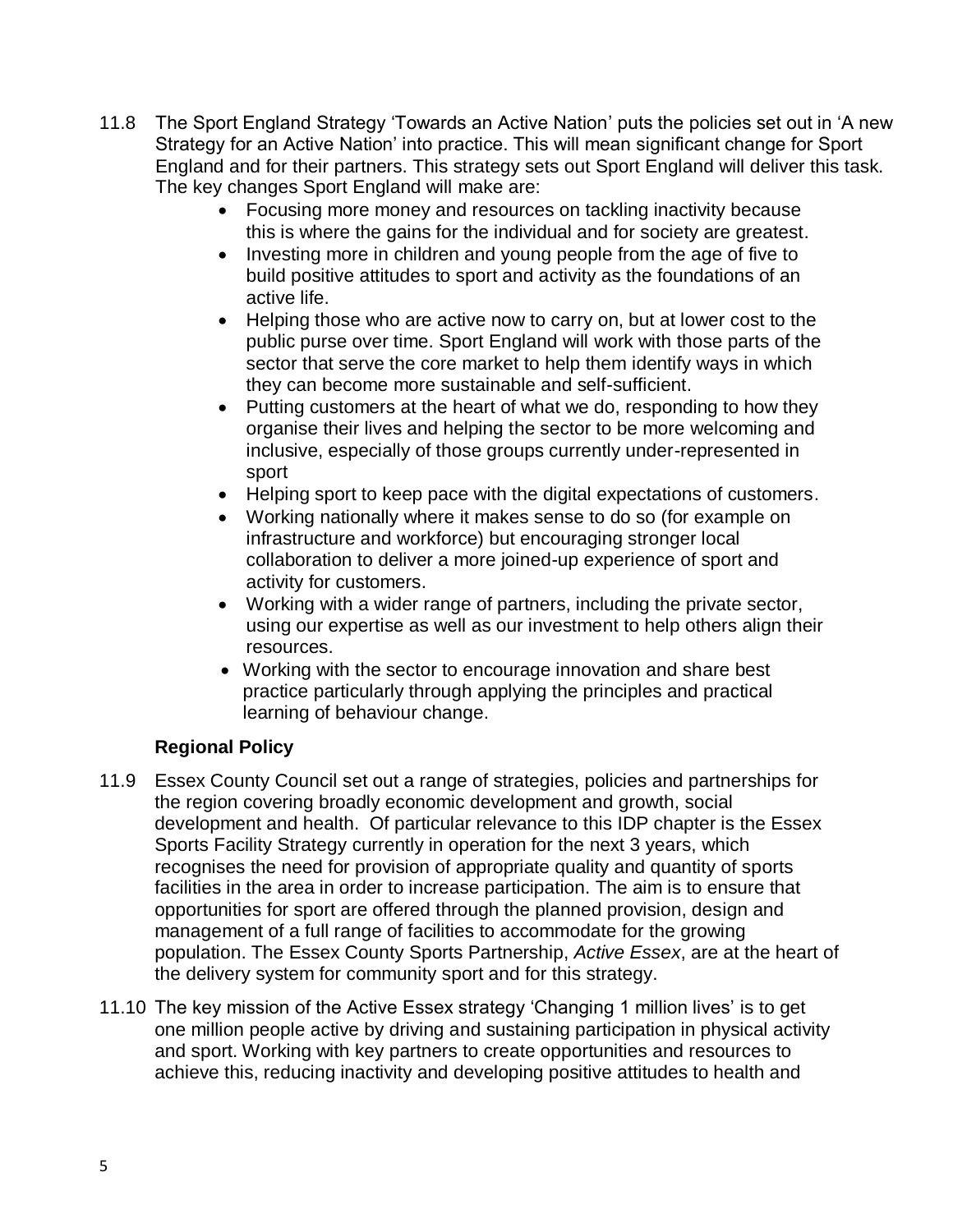wellbeing in communities across greater Essex. Four key principles are outlined within the strategy are:

- Getting children and adults activity/more active, by driving and sustaining participation in regular physical activity and sport. Looking to combat figures such as one in five adults currently do less than 30 minutes' exercise per week.
- Improving outcomes for people's long-term health and wellbeing through reaching out to the specific groups which are most likely to be inactive and under- represented in both physical activity and sport.
- To maximise potential along with supporting local clubs and organisation, that are voluntary in their nature, about their coaches, officials and talented athletes within performance pathways.
- Strengthening the Active Essex network of local partners in each of the local authorities, to better support the roll out of 14 local plans in these areas.
- 11.11 One of the key considerations for the Active Essex strategy is the developments at Hadleigh Park, turning it into a world class outdoor sports and leisure venue, with an Olympic mountain bike course at its heart. The key priorities for Active Essex can be summarised as:
	- Drive and Sustain Participation
	- Improve Health and Wellbeing
	- Develop individuals and Organisations
	- Strengthen Localities, Communities and Networks.

# **Local Policy**

- 11.12 **The Brentwood Borough Council Health and Wellbeing Strategy (2017-22)** was produced in conjunction with the Brentwood Health and Wellbeing Board, along with both County and Borough Council services. The strategy sets out the key principles that the board will pursue over the next 5 years. The vision for the authority with regard to Community and Health is around:
	- Encourage thriving and engaged communities
	- Make Brentwood a Borough where people feel safe, healthy and supported
	- Provide effective representation of local people's views and needs for improved and accessible health services
	- Support businesses, safe-guard public safety and enhance standards locally
	- Work with partners to reduce anti-social behaviour and ensure that Brentwood is a safe place to live.
- 11.13 Furthermore, over recent years' mental health and wellbeing has become an area of focus within Brentwood. It is estimated that roughly 7,209 Brentwood residents aged 18-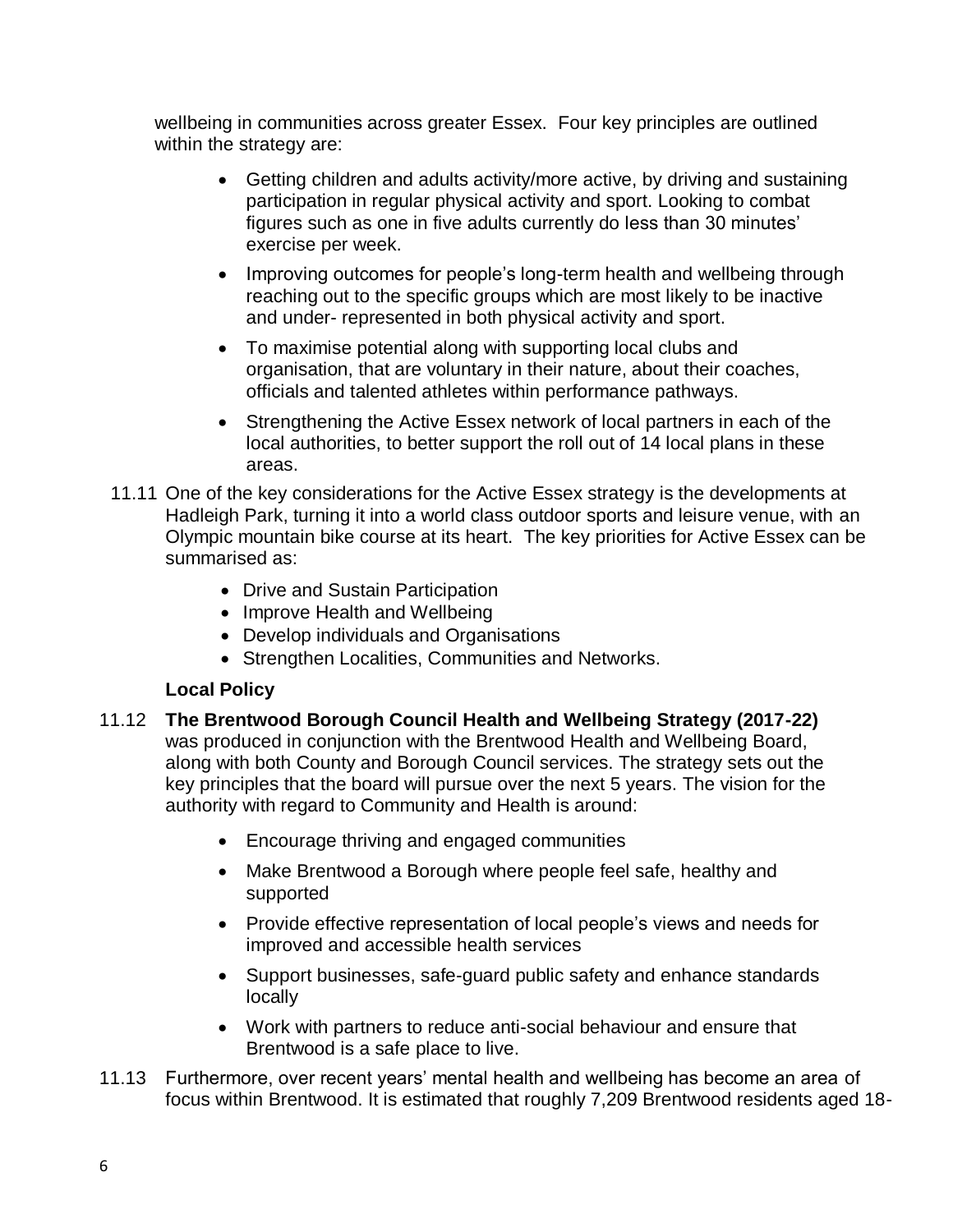64 are living with a mental health problem<sup>6</sup>. Although the proportion of people with a mental health problem in Brentwood is better than the national average, it is believed that mental health problems are often underreported. In addition to this, a large proportion of older people diagnosed with mental health problems are related to dementia.

- 11.14 To summarise the key priorities identified in the strategy:
	- Ageing Well Ageing is more widely viewed as a positive concept and it's about ensuring that when we are older we have lives that have value, meaning and purpose. Although we cannot aspire to resolve all these challenges, we will aim to focus our attention on some core areas for improvement and to help the local residents to age well.
	- Tackling Obesity and Improve Physical Health Obesity continues to pose a serious threat to health and wellbeing and is seen as an increasing burden on public services. Regular, physical activity is associated with increased life expectancy and reduced risk of coronary heart disease, stroke, diabetes, hypertension, obesity, and osteoporosis. As part of its commitment to improve health and wellbeing and to assist local residents in becoming healthier and active, local partners will focus their efforts on a work programme that will promote more physical and recreational activities amongst local residents.
	- Mental Health and Wellbeing The concept of mental health and wellbeing is not yet sufficiently reflected in the planning, development and everyday delivery of public services. Feelings of contentment, enjoyment, self-confidence, positive self-esteem and engagement with daily living are all a part of mental health and wellbeing. With the growing of number with dementia and mental health conditions, we must continue to work to support those in need and help build self-resilience to cope.

### 11.15 **The Brentwood Open Space Strategy 2008-2018** identifies five key present issues:

- Enhancing existing Open Space and addressing current methods of management and maintenance.
- Developing new revenue streams for open spaces, including existing funding from revenue and capital budgets.
- The establishment of a Parks Ranger/Warden Service to work within the local open spaces.
- Explore the possibility of establishing 'Friends of Groups' for key sites around Brentwood.
- Improvement works needed in relation to condition of SSSI Sites.

 $\overline{\phantom{a}}$ <sup>6</sup> BBC Health and Wellbeing Strategy – 2017-2022 [https://www.livewellcampaign.co.uk/app/uploads/2018/05/Health-and-Wellbeing-](https://www.livewellcampaign.co.uk/app/uploads/2018/05/Health-and-Wellbeing-Strategy-Brentwood-2017-2022.pdf)[Strategy-Brentwood-2017-2022.pdf](https://www.livewellcampaign.co.uk/app/uploads/2018/05/Health-and-Wellbeing-Strategy-Brentwood-2017-2022.pdf) (pg7)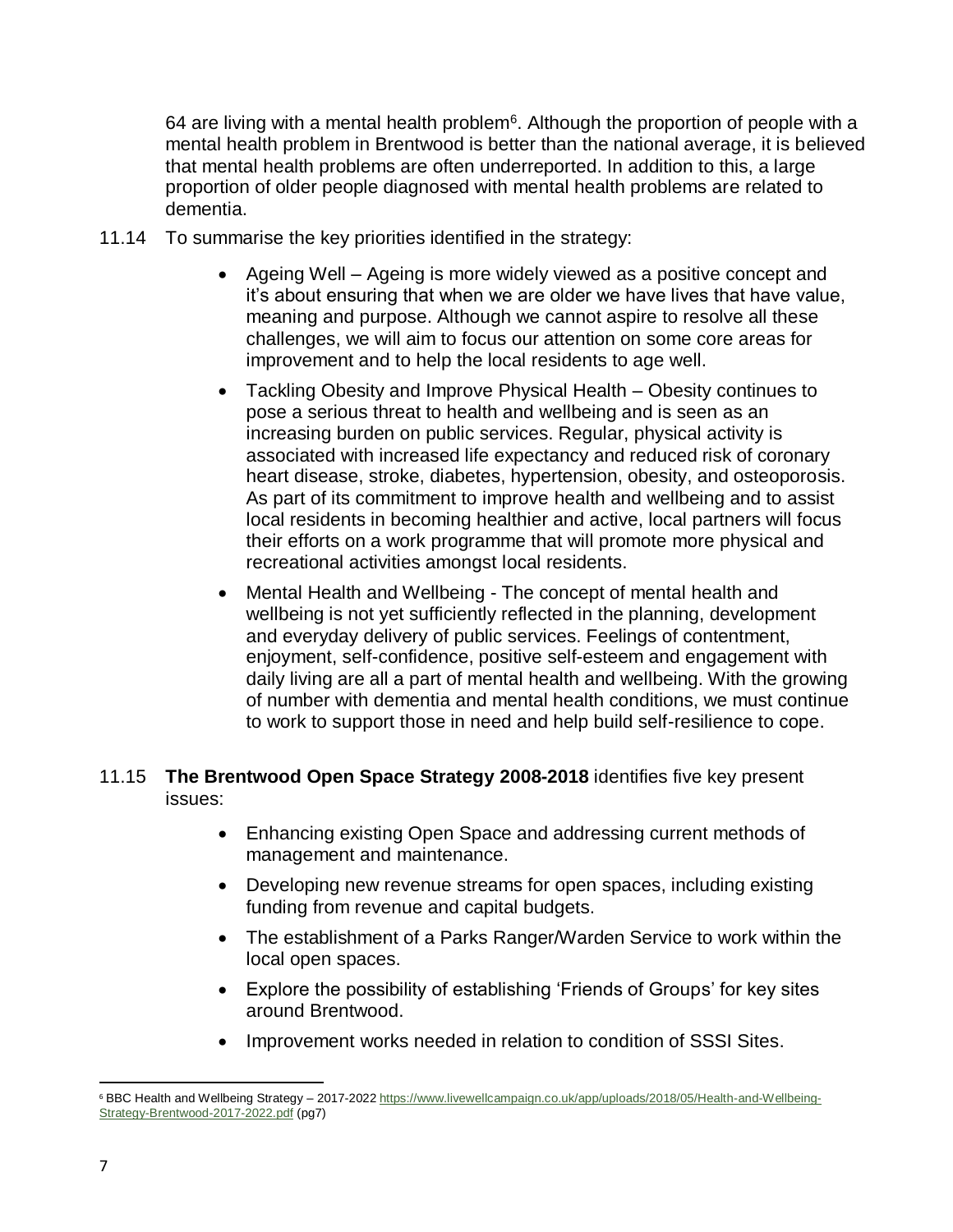11.16 The strategy concludes that:

*'Presently, Brentwood has a portfolio of what can only be described as 'good' open spaces, but they have the potential and the infrastructure to be 'excellent' open spaces if the investment both in time and money is made.'*

Consequently, these aims are present for the authority:

- Protect and enhance facilities for sport, recreation art, heritage, and play;
- Provide opportunities to learn about nature and the environment;
- Engage local people in the design, improvement, & maintenance of locally important green spaces;
- Provide exciting and adventurous play and recreation opportunities for children, adults, and families. To support healthy development & wellbeing, and accessible to all social groups;
- Value and support informal rural recreation on public rights of way and bridleways.
- 11.17 There have been three key recommendations identified here in order to meet these aims:
	- Secure several new Adventurous Play and Recreational facilities: To support healthy physical, emotional and social development; independence & wellbeing; and love of nature and the outdoors. Enabling young people to have freedom enjoying the outdoors is key to helping sustain and support Green Infrastructure in the long term.
	- Designate local green spaces through the Plan to help secure sports facilities and school playing fields in the longer term: Many sports grounds could be at risk of development if not protected leaving rural communities with even fewer communal green spaces.
	- Develop separate Arts; Sports; Play; Heritage; and Education themes within the Master planning of the Brentwood Greenways Project; working with relevant local clubs, stakeholders, partners, and businesses to build local consensus and ownership of the process, and project.
- 11.18 The **Brentwood Borough Leisure Strategy 2018-2028**, sets out a number of key local priorities and a detailed action plan. The priorities include:
	- Priority 1 Built Facilities to ensure that its built facilities are fit for purpose and future proof and the Council will need to target it funding appropriately. It needs to ensure that its running costs are kept to a minimum through efficient service provision whilst income levels must grow – reducing net cost further still.
	- Priority 2 Open Spaces ensure that the Leisure Strategy promotes the policies of the Field in Trust guidance.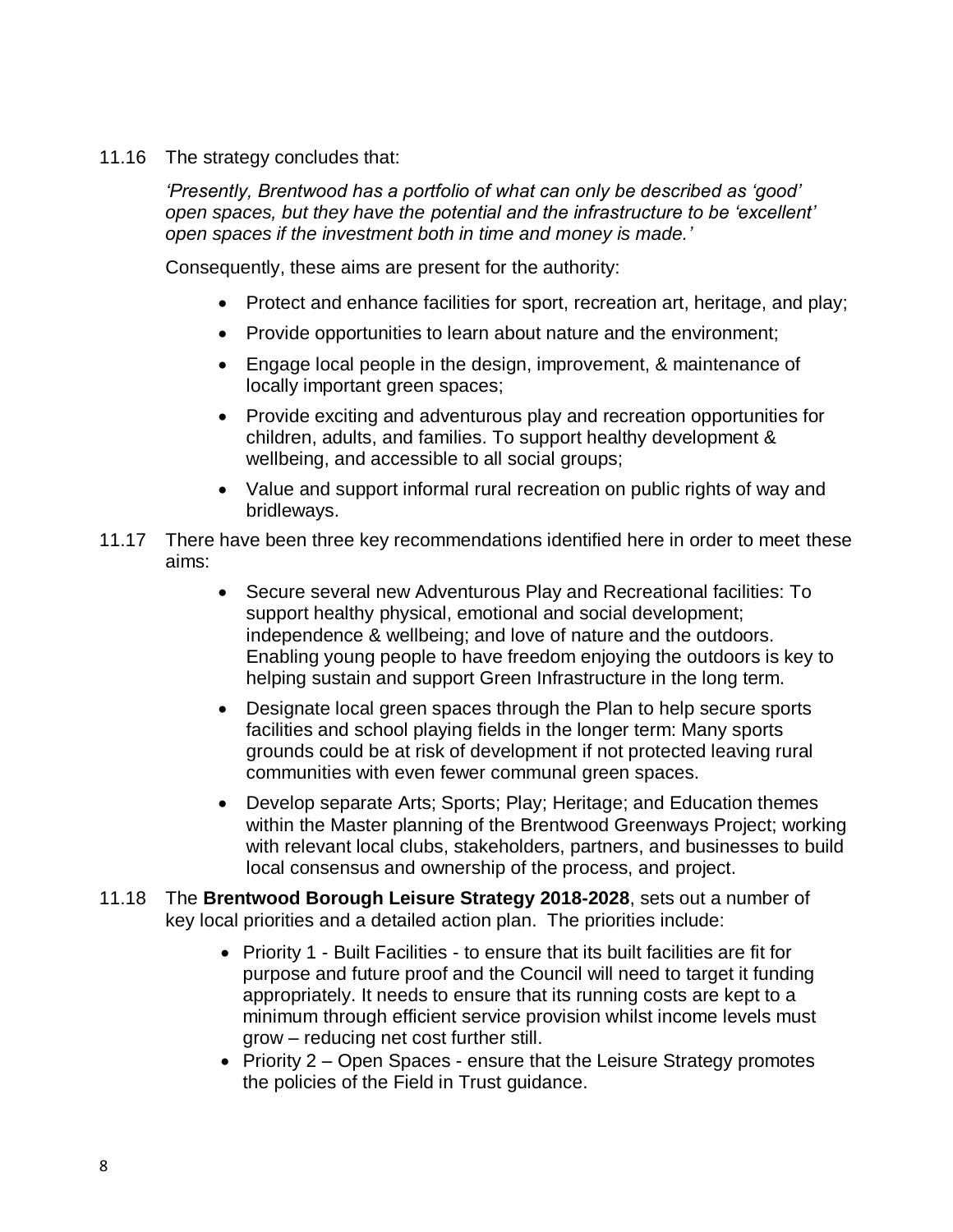- Priority 3 Play Areas the Council will ensure that all residents will have good and free access to high-quality play areas, possible as a hub and spoke with significant play areas maintained in key locations across the Borough. To make the play areas more sustainable moving forward it is proposed that some rationalisation of the play areas is required. The Council would not rationalise without investing in key strategically located parks across the Borough.
- Priority 4 Sport The Council will continue to work to make leisure and sport accessible to the whole population. While the leisure centre acts as sports hub other activities are provided in the community settings such as village halls and local playing fields, reducing the need to travel, increasing accessibility, and subsequently increasing participation levels.
- Priority 5 Health and Wellbeing The Leisure Strategy will be a key document to deliver the outcomes for the Health and Wellbeing Board priorities of tackling obesity, ageing well and improving Physical and Mental Health and Wellbeing.
- Priority 6 Leadership Management and Oversight the Council needs to ensure that there is the right management and governance in place to ensure that the Leisure Strategy can be successfully delivered

# EXISTING INFRASTRUCTURE AND GAPS

11.19 This section of the IDP extracts key findings on indoor and outdoor sports facilities from the various key evidence sources<sup>7</sup>. It is split into key sport themes.

## **Cricket**

## *Clubs and Teams*

11.20 There are twelve cricket clubs that were identified by the England Cricket Board as playing in the Borough study area. The clubs with the largest number of cricket teams in Brentwood are Hutton CC (23 teams), Brentwood CC (16 teams), Shenfield CC (11 teams) and Bentley CC (10 teams). There is a total of 85 teams identified as playing in Brentwood Borough.

*Facilities*

 $\overline{a}$ 

<sup>7</sup> Primarily - Brentwood Borough Council – Playing Pitch Strategy 2018-2033 (4 Global Consulting) and Brentwood Borough Council - Built Facilities Strategy – Full Analysis (4 Global Consulting)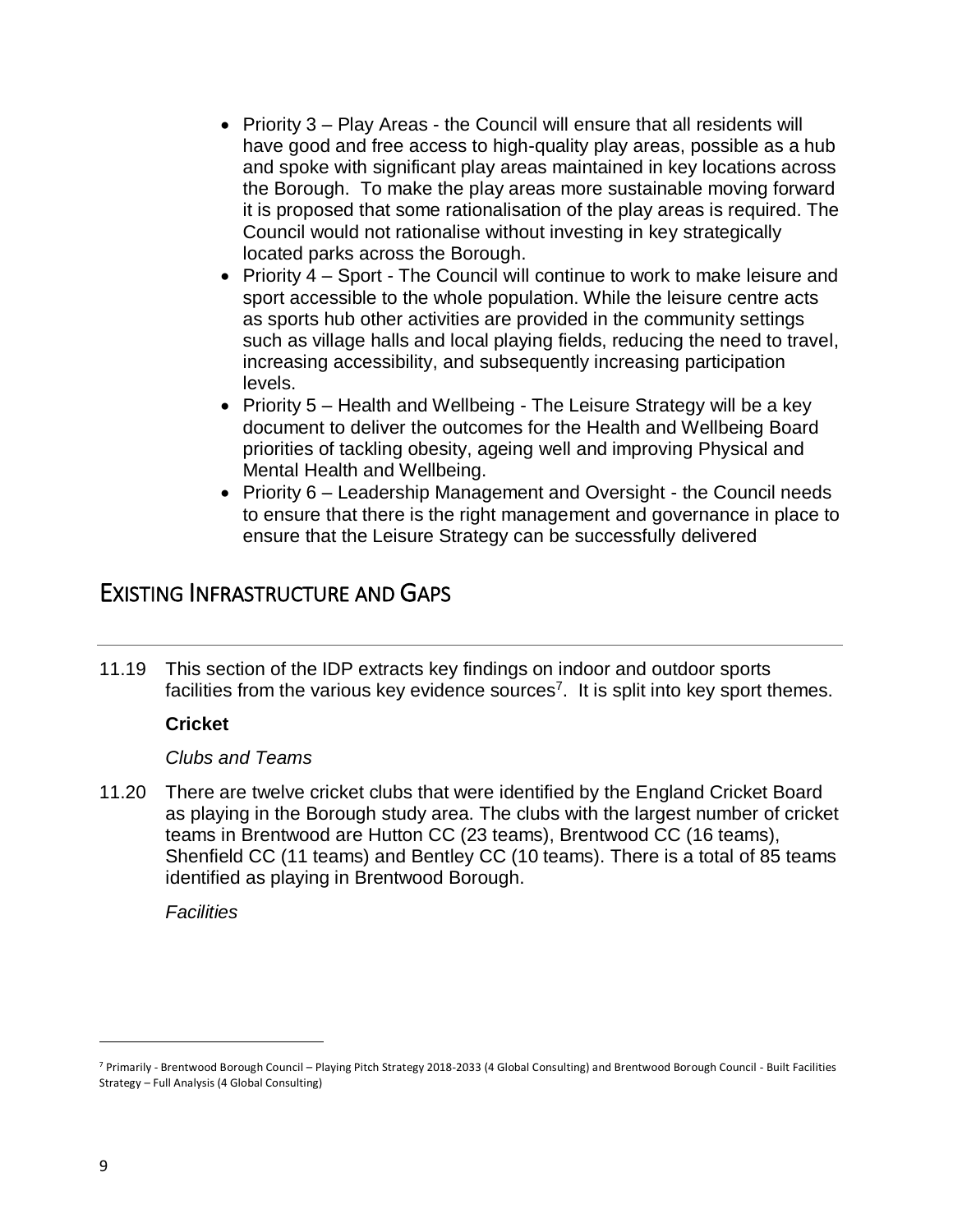11.21 There are 18 sites in Brentwood that comprise grass / artificial wickets – the largest of which is Brentwood School Sports Centre - there are five cricket pitches and a total of 29 grass wickets at this site. There are five school/college sites with cricket provision – four of which have artificial wickets – and are predominately used by school/college pupils. Bentley Cricket Club, Old Brentwoods Sports Club, Fairfields Recreation Ground and South Weald Cricket Club have both grass wickets and an artificial wicket, which offer the greatest versatility in provision in the borough, as the artificial wicket can be utilised for informal cricket, mid-week and junior teams. The grass wickets can therefore be prioritised for formal cricket and for weekend adult teams. As summary of facilities is detailed below in Figure 11.2.

| <b>Site Name</b>                 | <b>Sub Area</b>    | <b>Grass wickets</b> | <b>Artificial wickets</b> |  |
|----------------------------------|--------------------|----------------------|---------------------------|--|
| Anglo European School            | A12 corridor       | $\overline{0}$       | 1                         |  |
| Becket Keys Church Of            |                    |                      |                           |  |
| <b>England Free School</b>       | A12 corridor       | 0                    | 1                         |  |
| <b>Playing Fields</b>            |                    |                      |                           |  |
| <b>Bentley Cricket Club</b>      | <b>Rural North</b> | 15                   | 1                         |  |
| <b>Blackmore Sports And</b>      | <b>Rural North</b> | 10                   | $\overline{0}$            |  |
| <b>Social Club</b>               |                    |                      |                           |  |
| <b>Brentwood Cricket Club</b>    | A12 corridor       | 19                   | $\overline{0}$            |  |
| <b>Brentwood School Sports</b>   | A12 corridor       | 29                   | $\Omega$                  |  |
| Centre                           |                    |                      |                           |  |
| <b>Brookweald Cricket Club</b>   | <b>Rural North</b> | 10                   | 0                         |  |
| <b>Coronation Playing Fields</b> | <b>Rural North</b> | 9                    | 0                         |  |

# **Figure 11.2 – Cricket Facilities**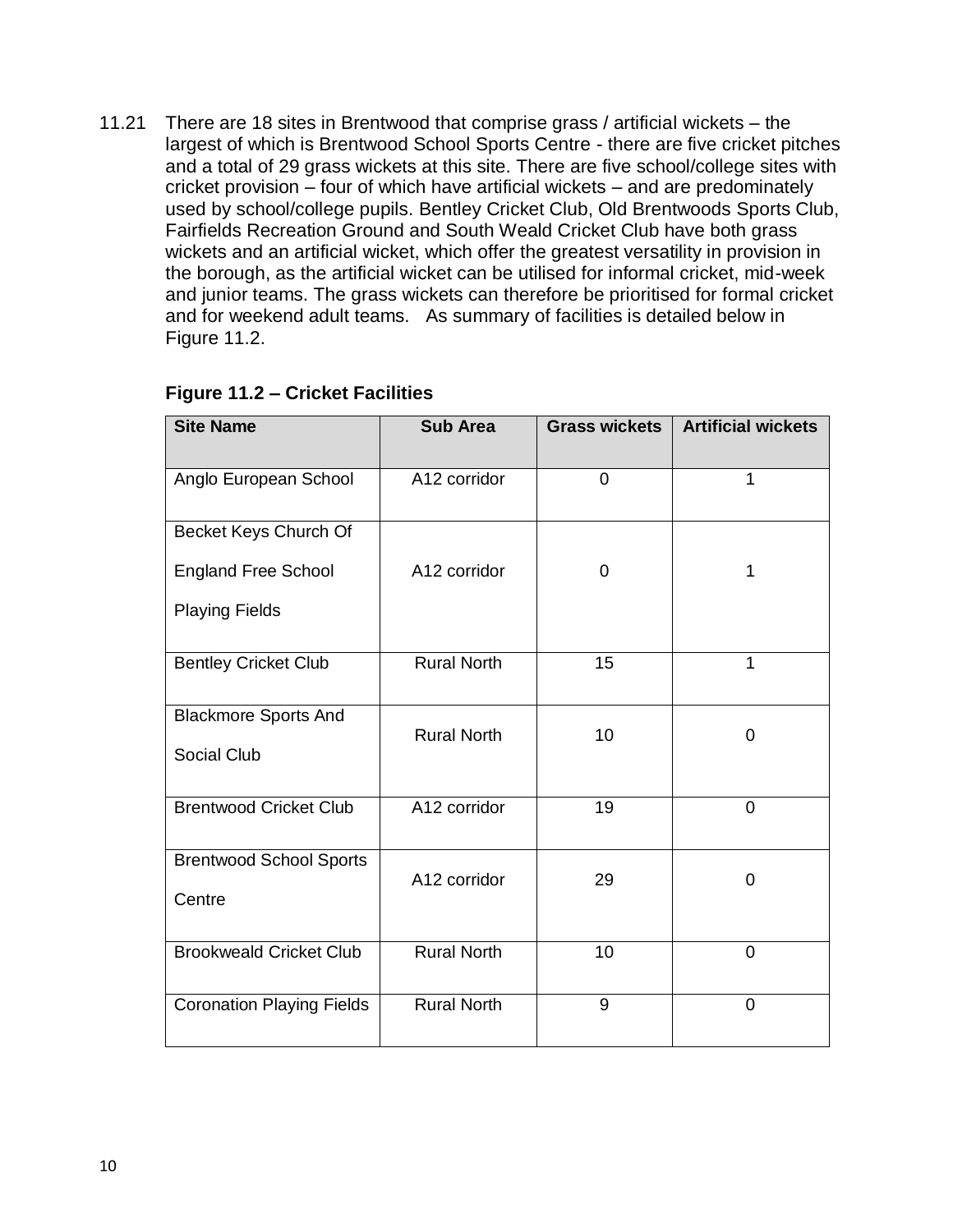| <b>Site Name</b>                                        | <b>Sub Area</b>              | <b>Grass wickets</b> | <b>Artificial wickets</b> |
|---------------------------------------------------------|------------------------------|----------------------|---------------------------|
| <b>Fairfields Recreation</b><br>Ground                  | A12 corridor                 | 9                    | 1                         |
| <b>Great &amp; Little Warley</b><br><b>Cricket Club</b> | Rural South/A127<br>Corridor | 12                   | $\overline{0}$            |
| Herongate & Ingrave<br><b>Cricket Club</b>              | Rural South/A127<br>Corridor | 9                    | 0                         |
| <b>Hutton Cricket Club</b>                              | A12 corridor                 | 24                   | $\overline{0}$            |
| <b>Navestock Cricket Club</b>                           | <b>Rural North</b><br>12     |                      | $\overline{0}$            |
| Old Brentwoods Sports<br>Club                           | <b>Rural North</b>           | 12                   | 1                         |
| <b>Shenfield Cricket Club</b>                           | A12 corridor                 | 15                   | 0                         |
| Shenfield High School                                   | A12 corridor                 | 0                    | $\mathbf{1}$              |
| South Weald Cricket Club<br>Ground                      | <b>Rural North</b>           | 10                   | 1                         |
| St Martin'S School                                      | A12 corridor                 | 0                    | 1                         |
| <b>Total Cricket Wickets</b>                            |                              | 195                  | 8                         |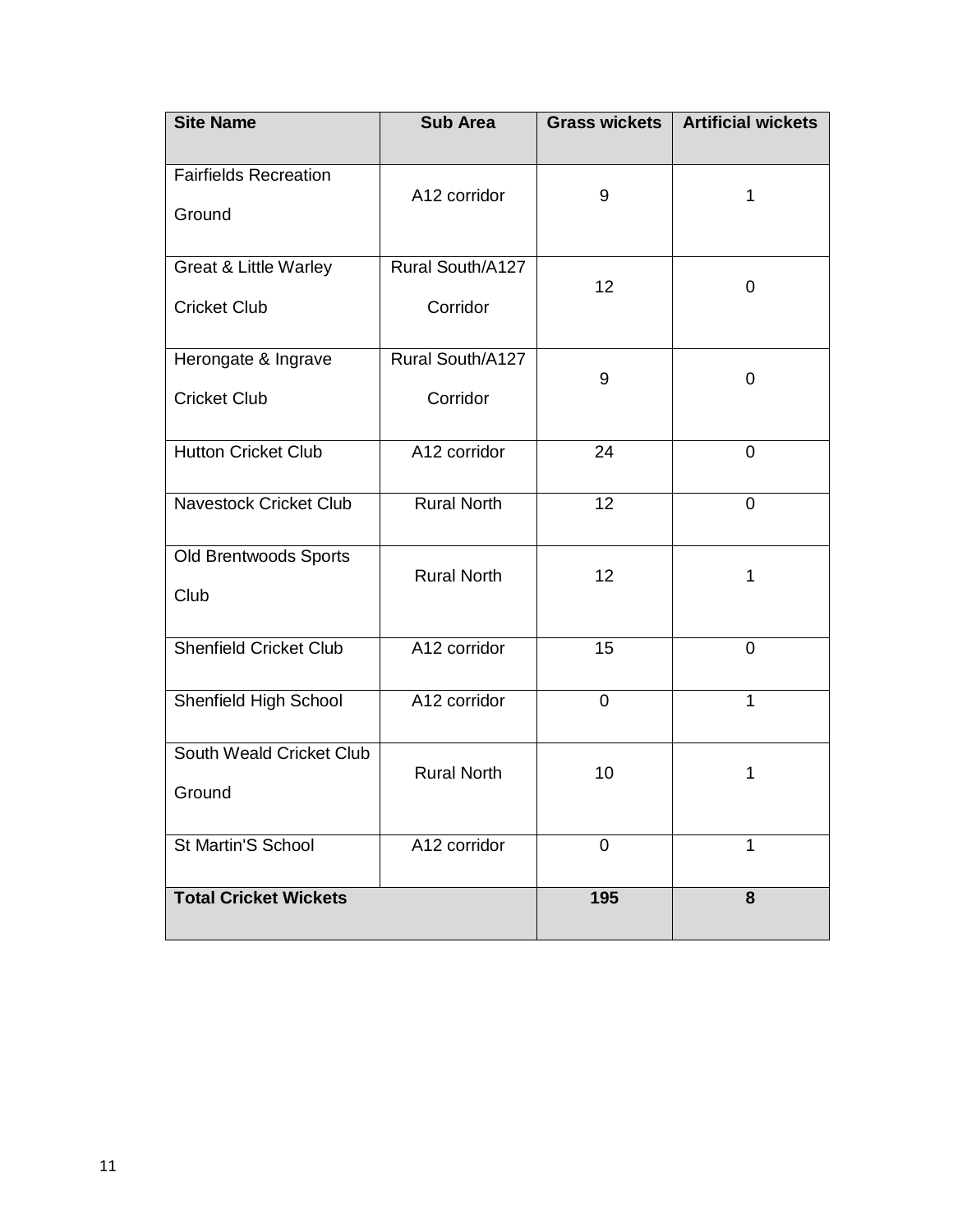11.22 There are 10 pitches in Brentwood that are of good quality, these are located at thriving cricket club sites, such as Brentwood CC, Hutton CC and Shenfield CC, along with high quality provision being available at Brentwood School Sports Centre. There are four cricket pitches in Brentwood that are of poor quality. These are the ones at Fairfields Recreation Ground, Becket Keys School, Great & Little Warley Cricket Club and Herongate & Ingrave Cricket Club. Figure 11.3 below details the quality assessment by broad geographical area.

| <b>Sub Area</b>                        | Good    | <b>Standard</b> | Poor           |  |
|----------------------------------------|---------|-----------------|----------------|--|
| A12 Corridor                           | 10      | 4               | $\overline{2}$ |  |
| <b>Rural North</b>                     | 10<br>0 |                 | O              |  |
| Rural South/A127<br>Corridor           | 0       | 0               | $\overline{2}$ |  |
|                                        |         |                 |                |  |
| Total no. of pitches in<br>the borough | 10      | 14              | 4              |  |

#### **Figure 11.3 Quality Assessment - Headlines**

#### *Current Demand*

11.23 Figure 11.4 below highlights the level of club demand by geographical sub-area, which is supplemented in Figure 11.5 with consultation findings from engagement with major cricket clubs. Any key consultation issues (resources / investment priorities) are highlighted in bold in Figure 11.5.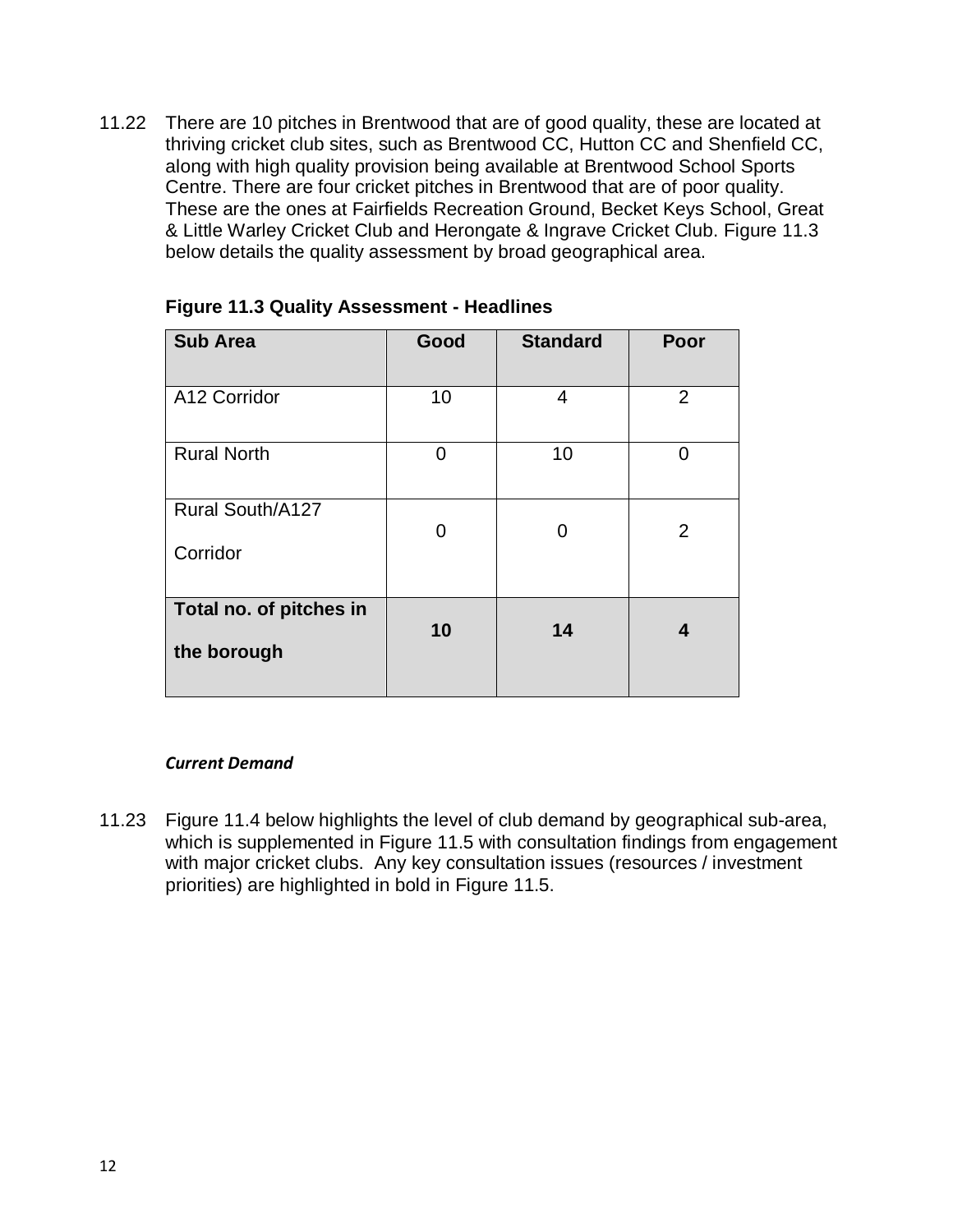# **Figure 11.4 – Profile of Demand**

|                                     |                    | No. of competitive teams |                        |                |                | <b>Total</b>   |
|-------------------------------------|--------------------|--------------------------|------------------------|----------------|----------------|----------------|
| Club                                | <b>Sub Area</b>    | <b>Senior</b><br>men     | <b>Senior</b><br>women | <b>Boys</b>    | Girls          |                |
| <b>Bentley CC</b>                   | <b>Rural North</b> | 5                        | $\mathbf 0$            | 5              | $\mathbf 0$    | 10             |
| <b>Brentwood CC</b>                 | A12 corridor       | $\overline{7}$           | $\mathbf 0$            | $\overline{7}$ | $\overline{2}$ | 16             |
| <b>Brookweald CC</b>                | $\overline{2}$     | $\mathbf 0$              | $\mathbf 0$            | $\mathbf 0$    | $\overline{2}$ |                |
| Herongate CC                        | $\mathbf 1$        | $\mathbf 0$              | 5<br>$\mathbf 0$       |                | 6              |                |
| Hutton CC<br>A12 corridor           |                    | $\overline{7}$           | $\overline{2}$         | 14             | 0              | 23             |
| Ingatestone CC                      | A12 corridor       |                          | $\mathbf 0$            | $\mathbf 0$    | $\mathbf 0$    | $\mathfrak{Z}$ |
| Mountnessing CC<br>Rural North      |                    | $\overline{1}$           | $\mathbf 0$            | $\mathbf 0$    | $\mathbf 0$    | 1              |
| Navestock CC<br><b>Rural North</b>  |                    | $\overline{4}$           | $\mathbf 0$            | $\mathbf 0$    | $\mathbf 0$    | 4              |
| Old Brentwoods CC                   | <b>Rural North</b> |                          | $\mathbf 0$            | $\mathbf 0$    | $\mathbf 0$    | $\overline{2}$ |
| Shenfield CC<br>A12 corridor        |                    | 5                        | $\mathbf 0$            | 6              | $\mathbf 0$    | 11             |
| Southweald CC<br><b>Rural North</b> |                    | $\overline{3}$           | 0                      | 3              | 0              | $6\phantom{1}$ |
| Willowherbs CC                      | <b>Rural North</b> | $\overline{3}$           | $\mathbf 0$            | 0              | $\mathbf 0$    | $\mathfrak{Z}$ |
| <b>Total</b>                        |                    | 43                       | $\overline{2}$         | 40             | $\overline{2}$ | 87             |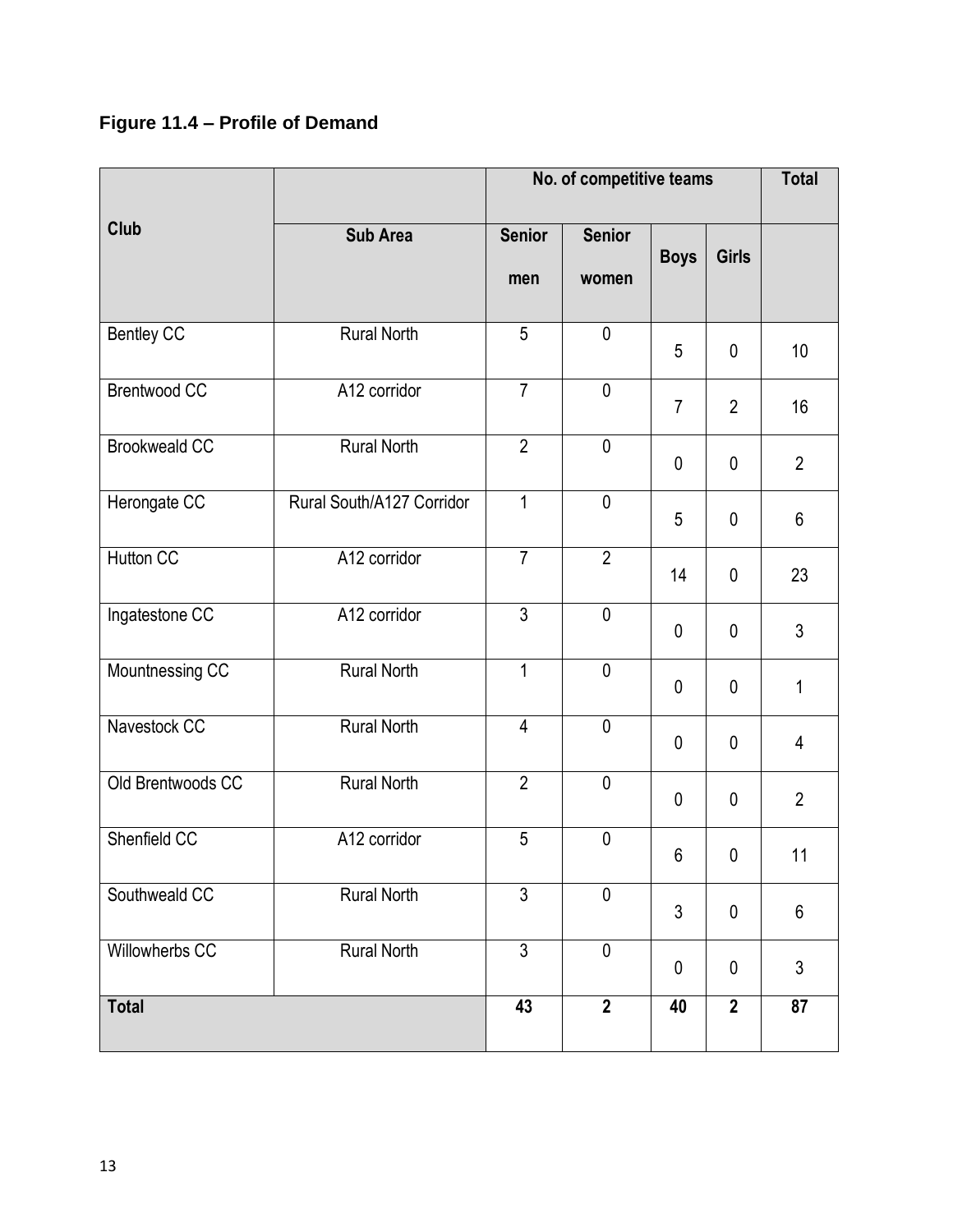**Figure 11.5 – Consultation Results**

| <b>Club</b>            | <b>Consultation Summary</b>                                                                                                                                                                                                                                                                                                                                                                                                                                                                                                                                                                                                                                                                                                                                                                                                                                                                                                                                                                                                                                                            |
|------------------------|----------------------------------------------------------------------------------------------------------------------------------------------------------------------------------------------------------------------------------------------------------------------------------------------------------------------------------------------------------------------------------------------------------------------------------------------------------------------------------------------------------------------------------------------------------------------------------------------------------------------------------------------------------------------------------------------------------------------------------------------------------------------------------------------------------------------------------------------------------------------------------------------------------------------------------------------------------------------------------------------------------------------------------------------------------------------------------------|
| <b>Bentley CC</b>      | A total of 10 teams, with 5 Men's teams and 5 juniors ranging from U9s<br>to U16s. The club always welcomes new players into the sides and<br>there has been a recent push towards introducing girls into existing<br>teams. They have aspirations to have enough numbers to form a full<br>girls' side in the near future but at the moment they play in mixed<br>teams.<br>The pavilion at their ground was built in 2000, as the old one was<br>knocked down. Facilities on site include two cricket squares as well as<br>an artificial, which enables most of the scheduled matches to be played<br>(unless the outfield is unsuitable) at the site. Although the pavilion is<br>showing some signs of wear, it was stated that it is perfectly suitable<br>for the club's needs, it is very central to the community of the club with<br>regular social events. The site also has 2 sets of home and away<br>changing rooms (one that was recently built), and 2 newly laid astro<br>nets for training.                                                                          |
| <b>Brentwood</b><br>cc | There are 7 senior and 9 junior sides present within the club, from the<br>junior section there are currently two teams present. The club utilise<br>their preferred site, Brentwood Cricket Club, for the majority of their<br>provision however they access Brentwood School and Mountnessing<br>Cricket Club in order to meet senior provision that they cannot support<br>on site. The club find that both the other grounds are suitable for their<br>provision however their preferred site is Brentwood Cricket Club. The<br>club are currently going through their reaccreditation and hope that this<br>is to be confirmed before the start of the season. The club are keen to<br>stress the need for an indoor training centre on site, due to the<br>number of players within the club and the lack of facilities in the<br>area. In terms of immediate issues, the club are keen to establish<br>funding for part time coaches for female sessions, due to the club<br>seeing around a 250% increase in female participation, a trend<br>which they are keen to continue. |
| <b>Hutton CC</b>       | This is the largest club in the area, with a total of 23 teams including<br>men's, women's and junior cricket. They have recently seen an<br>increase in female numbers as a consequence of concentration,<br>support and promotion of women's cricket.<br>The majority of their teams play at Hutton Cricket Club, however they<br>do access Mountnessing Cricket Club for some adult fixtures. The club<br>identified a need for additional indoor training facilities in the area<br>- although they do use indoor facilities in Brentwood, these are<br>not sufficient and they currently have to travel to Chelmsford for<br>winter training in order to satisfy demand. They stated that an<br>indoor cricket centre of good quality is needed in Brentwood,                                                                                                                                                                                                                                                                                                                     |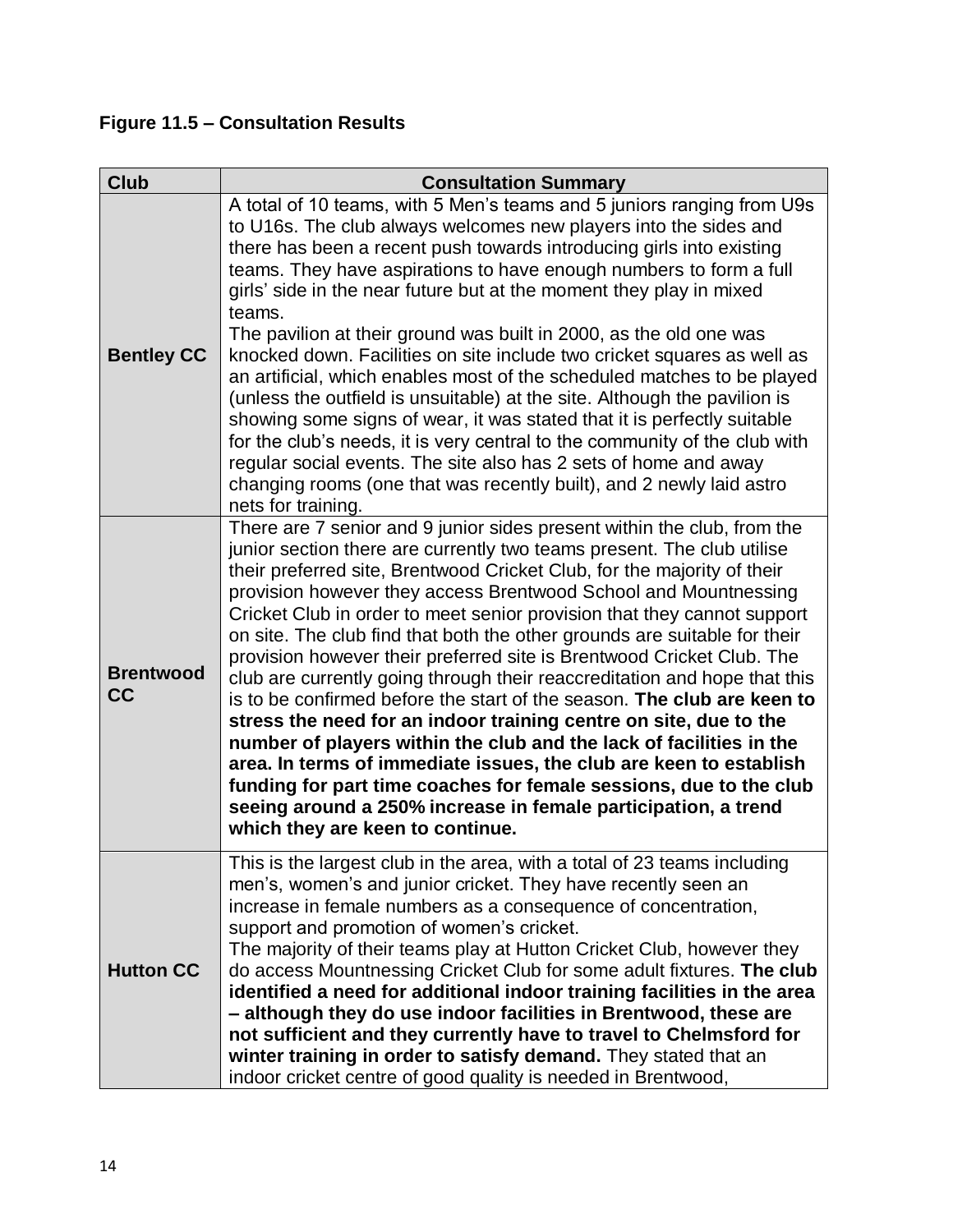| <b>Club</b>                   | <b>Consultation Summary</b>                                                                                                                                                                                                                                                                                                                                                                                                                                                                                                                                                                                                                                                                                                                                                                                                                                                                                                                                                                                                                                                                                                                                                               |
|-------------------------------|-------------------------------------------------------------------------------------------------------------------------------------------------------------------------------------------------------------------------------------------------------------------------------------------------------------------------------------------------------------------------------------------------------------------------------------------------------------------------------------------------------------------------------------------------------------------------------------------------------------------------------------------------------------------------------------------------------------------------------------------------------------------------------------------------------------------------------------------------------------------------------------------------------------------------------------------------------------------------------------------------------------------------------------------------------------------------------------------------------------------------------------------------------------------------------------------|
|                               | Navestock had been pursuing such a scheme but it was blocked by<br>planners.                                                                                                                                                                                                                                                                                                                                                                                                                                                                                                                                                                                                                                                                                                                                                                                                                                                                                                                                                                                                                                                                                                              |
|                               | The club own their home ground and stated to be happy with the<br>quality of maintenance, with good pitch quality due to excellent ground<br>staff and investment by the club. They have current plans to install<br>additional wickets on each of their two main squares and work with<br>Mountnessing Parish Council to further improve the quality of changing<br>provision at Mountnessing Cricket club.<br>Ancillary facilities were also rated as good and the club are constantly<br>upgrading the quality of the pavilion, nets and playing surface. A need                                                                                                                                                                                                                                                                                                                                                                                                                                                                                                                                                                                                                       |
| <b>Shenfield</b><br><b>CC</b> | for additional nets on site was also identified.<br>The club has a total of 11 teams, including 5 adult sides and a junior's<br>section with 6 teams from U11 to U15 (as well as 3 softball teams in<br>the U9 age group). They also stated that they would like to<br>introduce a women's team into the set up.<br>The club rent their ground from the local council and carry out the<br>maintenance themselves. They have rated the quality of this<br>maintenance and the pitch itself as good, with the only outstanding<br>issue being a slight slope towards the car park. However, they stated<br>that this is not major and is similar to many clubs in the area.<br>The club have no current development plans for the site, they would<br>like a new club house facility but lack the funding (since the extension<br>in 1996). Overall, they are very satisfied with their current set up and<br>feel that it is perfect for the size of the club. The club do have<br>problems at the moment regarding sufficient fencing around the<br>perimeter of the group, which is being suggested by the authority,<br>however this fencing would need to be taken down at the end of |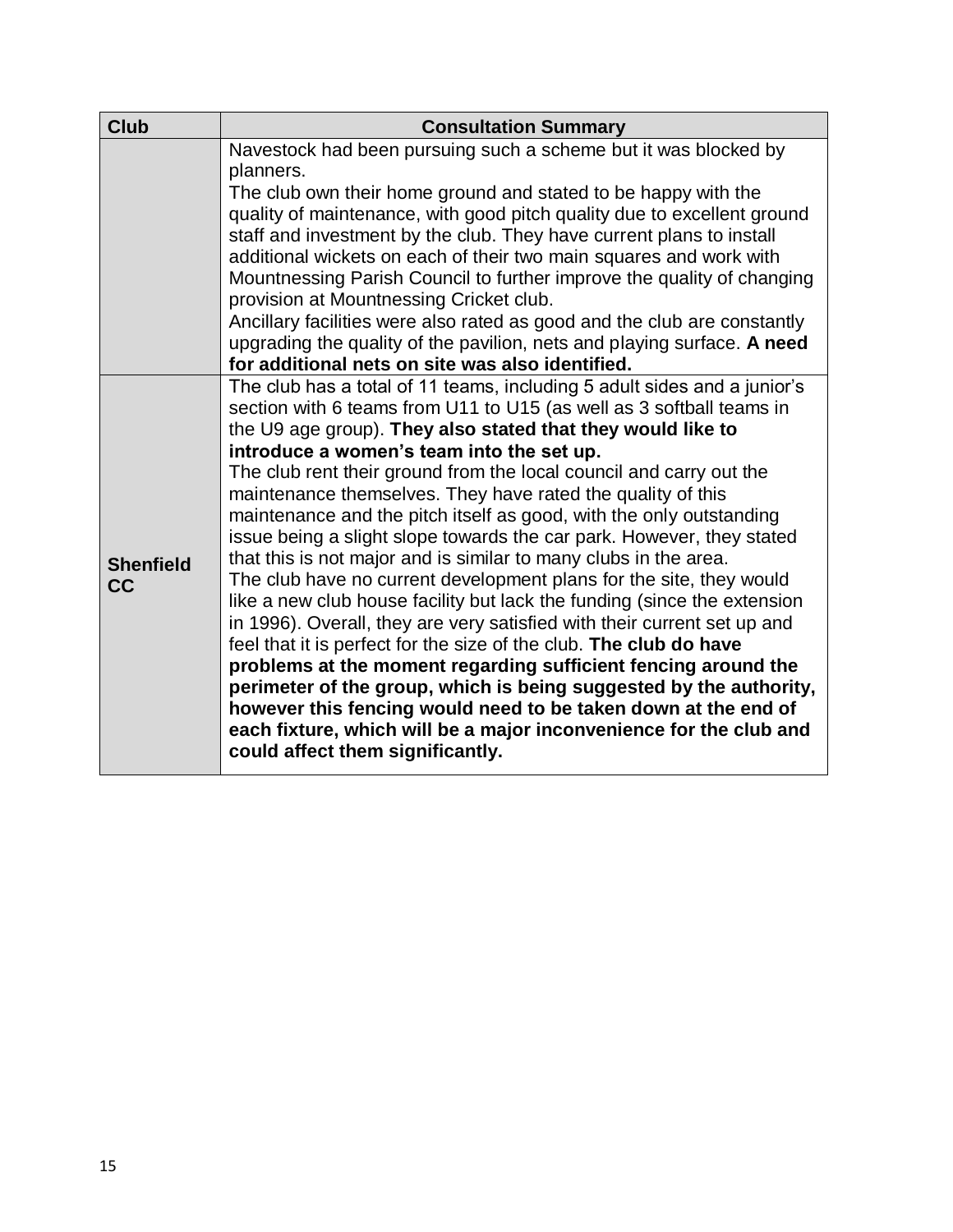# IMPLICATIONS OF GROWTH AND CAPACITY ANALYSIS

11.24 This section of the chapter is concerned with the implications of the expected growth through the implementation of the new Local Plan. It is split into sport themes and draws extensively from the Play Pitch and Indoor Sports facilities studies.

#### **Cricket**

#### *Population Growth*

- 11.25 In order to estimate the future demand for cricket in the study area, a Team Generation Rate<sup>8</sup> (TGR) has been calculated using the current number of teams and the current population. This measure allows us to calculate the population (for various age groups) that will typically cause enough demand for a cricket team. This TGR can now be applied to the population projections for the study area to confirm how population growth or reduction will affect the demand for teams in each of the key age groups.
- 11.26 The impact of population projections on the need for cricket provision has been divided into the three identified sub areas and are displayed as such below in Figures 11.6 to 11.8. These figures show that there would be **15 additional junior teams and five additional adult teams due to the increase in population in these age groups**. The demand created by these teams will be in line with ECB guidance, 10 matches per adult team and eight per junior team. This means the TGR calculation is projecting that there will be a future 170 additional matches played in Brentwood in 2033, compared with 2018.

|                                | A12 Corridor Sub-Area                       |                 |            |                                                             |                                                    |                                                         |  |  |  |
|--------------------------------|---------------------------------------------|-----------------|------------|-------------------------------------------------------------|----------------------------------------------------|---------------------------------------------------------|--|--|--|
| <b>Cricket</b><br>age<br>group | <b>Current</b><br>popn. Within<br>age group | No. Of<br>teams | <b>TGR</b> | <b>Future</b><br>population<br>$(2033)$ within<br>age group | <b>Population</b><br>Change in<br><b>Age Group</b> | <b>Potential</b><br>Change in<br>team<br><b>Numbers</b> |  |  |  |
| <b>Adult</b><br>$(19-65)$ –    | 14,022                                      | 22              | 637        | 14,624                                                      | 602                                                | 1                                                       |  |  |  |

| Figure 11.6 - A12 Corridor Sub-Area |
|-------------------------------------|
|-------------------------------------|

 $\overline{a}$ 8 The Team Generation Rate calculation uses the current number of teams and the current population to calculate a proxy measure of the number of total residents per relevant sports team. This measure is therefore applied to the projected population (depending on the length of the strategy) to predict how many additional teams will be required in order to satisfy the demand from the 'new' population.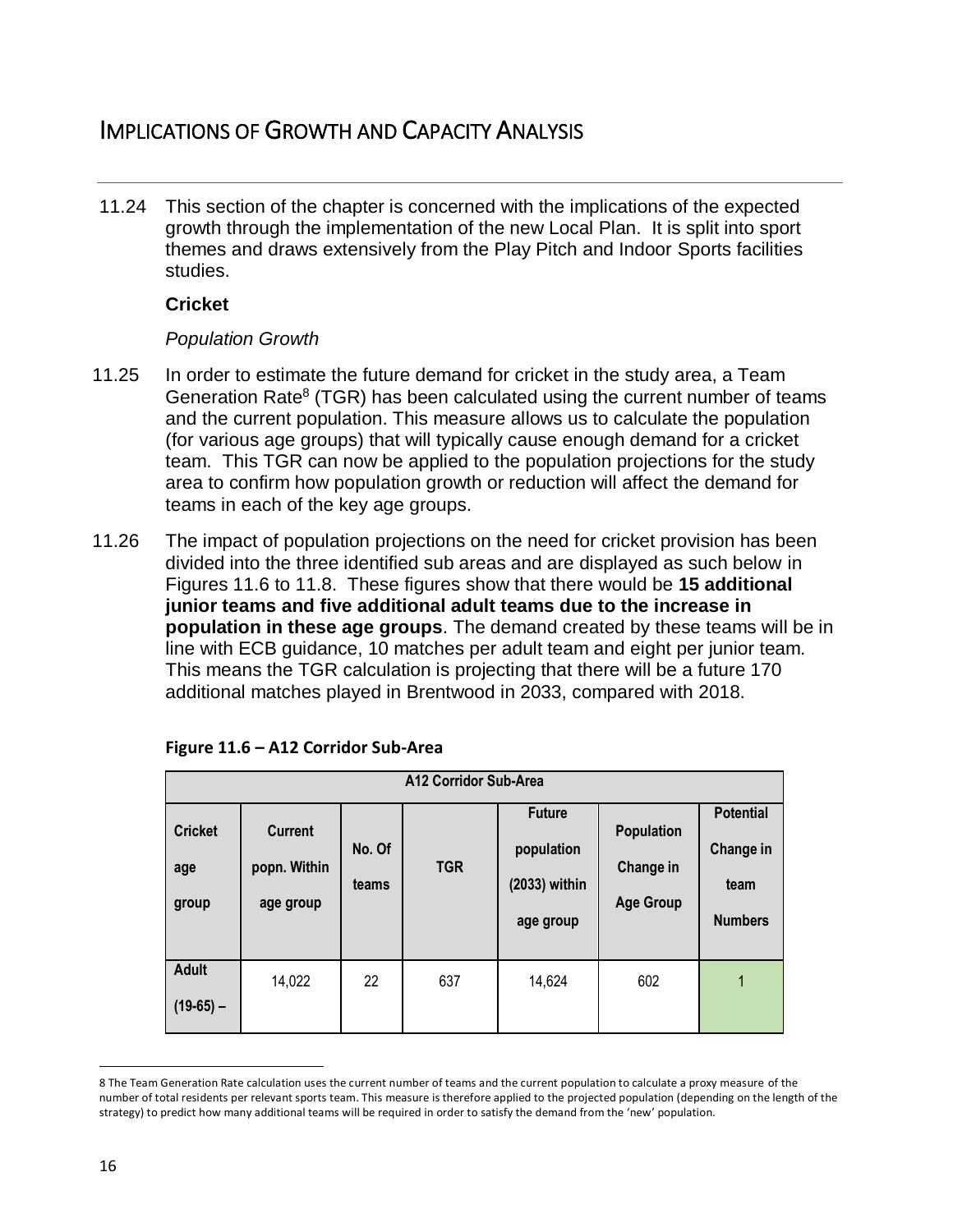| A12 Corridor Sub-Area                            |                                             |                 |            |                                                           |                                             |                                                         |  |
|--------------------------------------------------|---------------------------------------------|-----------------|------------|-----------------------------------------------------------|---------------------------------------------|---------------------------------------------------------|--|
| <b>Cricket</b><br>age<br>group                   | <b>Current</b><br>popn. Within<br>age group | No. Of<br>teams | <b>TGR</b> | <b>Future</b><br>population<br>(2033) within<br>age group | Population<br>Change in<br><b>Age Group</b> | <b>Potential</b><br>Change in<br>team<br><b>Numbers</b> |  |
| males<br>only                                    |                                             |                 |            |                                                           |                                             |                                                         |  |
| <b>Adult</b><br>$(19-65) -$<br>females<br>only   | 14,416                                      | $\overline{2}$  | 7,208      | 14,661                                                    | 246                                         | $1^*$                                                   |  |
| Youth (7-<br>$18 -$<br>boys<br>only              | 4,029                                       | 27              | 149        | 4,782                                                     | 752                                         | $5\overline{)}$                                         |  |
| Youth (7-<br>$18 -$<br>girls only                | 3,966                                       | $\overline{2}$  | 1,983      | 4,579                                                     | 613                                         | $\pmb{0}$                                               |  |
| <b>Total Projected Additional Demand (Teams)</b> |                                             |                 |            |                                                           |                                             |                                                         |  |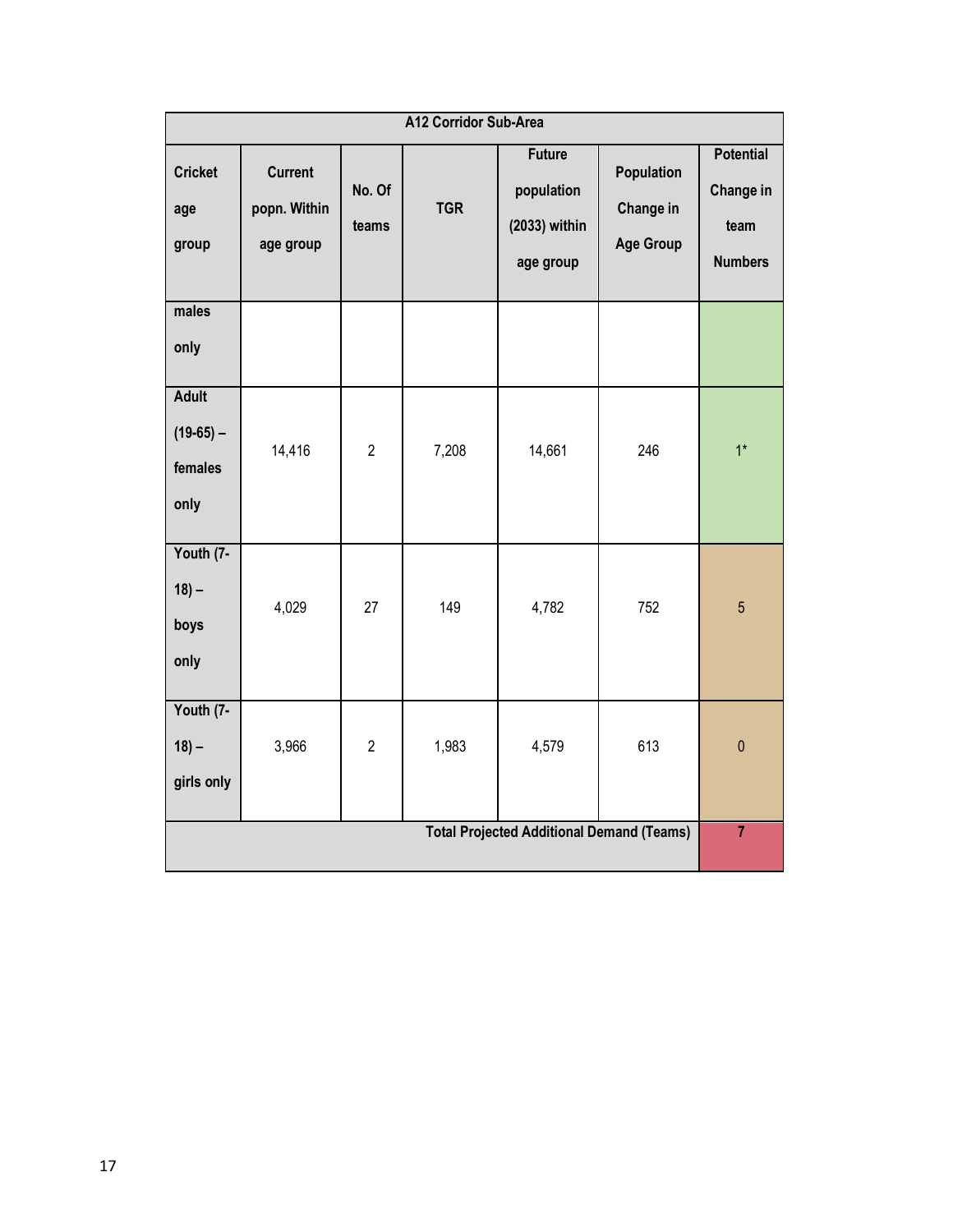| <b>Rural North Sub Area</b>                    |                                             |                 |            |                                                           |                                             |                                                         |  |
|------------------------------------------------|---------------------------------------------|-----------------|------------|-----------------------------------------------------------|---------------------------------------------|---------------------------------------------------------|--|
| <b>Cricket</b><br>age<br>group                 | Current popn.<br><b>Within age</b><br>group | No. Of<br>teams | <b>TGR</b> | <b>Future</b><br>population<br>(2033) within<br>age group | Population<br>Change in<br><b>Age Group</b> | <b>Potential</b><br>Change<br>in team<br><b>Numbers</b> |  |
| <b>Adult</b><br>$(19-65) -$<br>males<br>only   | 2,653                                       | 20              | 147        | 2,743                                                     | 90                                          | $\mathbf{1}$                                            |  |
| <b>Adult</b><br>$(19-65) -$<br>females<br>only | 2,750                                       | $\pmb{0}$       | N/A        | 2,782                                                     | 32                                          | $1^*$                                                   |  |
| Youth<br>$(7-18) -$<br>boys<br>only            | 954                                         | 8               | 119        | 1,139                                                     | 185                                         | $\overline{2}$                                          |  |
|                                                |                                             |                 |            | <b>Total Projected Additional Demand (Teams)</b>          |                                             | $\overline{4}$                                          |  |

**Figure 11.7 – Rural North Sub-Area**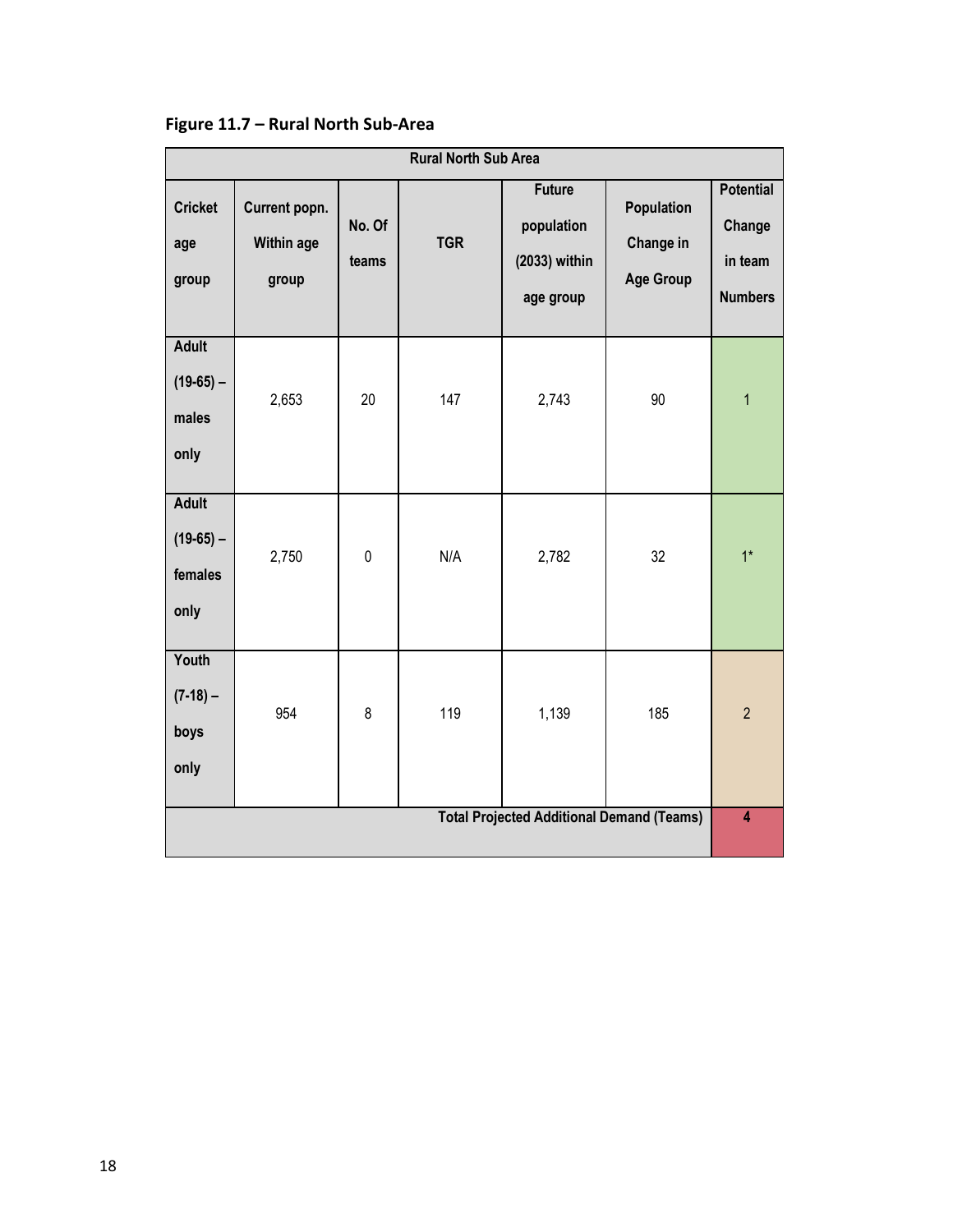| Rural South / A127 Corridor Sub Area         |                                                  |                 |            |                                                           |                                             |                                                         |  |  |
|----------------------------------------------|--------------------------------------------------|-----------------|------------|-----------------------------------------------------------|---------------------------------------------|---------------------------------------------------------|--|--|
| <b>Cricket</b><br>age group                  | <b>Current</b><br>popn. Within<br>age group      | No. Of<br>teams | <b>TGR</b> | <b>Future</b><br>population<br>(2033) within<br>age group | Population<br>Change in<br><b>Age Group</b> | <b>Potential</b><br>Change in<br>team<br><b>Numbers</b> |  |  |
| <b>Adult (19-</b><br>$65 -$<br>males<br>only | 1,255                                            | $\mathbf{1}$    | 1,255      | 2,776                                                     | 1,521                                       | 1                                                       |  |  |
| Youth (7-<br>$18 -$<br>boys only             | 391                                              | 5               | 78         | 1,007                                                     | 616                                         | $\boldsymbol{8}$                                        |  |  |
|                                              | <b>Total Projected Additional Demand (Teams)</b> |                 |            |                                                           |                                             |                                                         |  |  |

#### **Figure 11.8 – Rural South / A127 Corridor Sub Area**

#### *Capacity Analysis*

- 11.27 Before concluding the final capacity analysis, the Play Pitch Strategy also takes into consideration:
	- demand driven by latent demand estimated to be three teams within the Rural North Sub-Area (one women senior, one boy and one girl junior) and one team (women senior) within the A12 Sub-Area;
	- demand for indoor cricket facilities highlighted in the consultation feedback;
	- use of artificial surface provision
	- overplay on a number of sites with a particular issue in the South sub-area with a combined overplay of 114 matches per season;

The summary of the capacity analysis and scenarios for cricket are presented in Figure 11.9 below. Overall, there is a current surplus of cricket provision in the Brentwood Borough. When looking at secured provision only, the spare capacity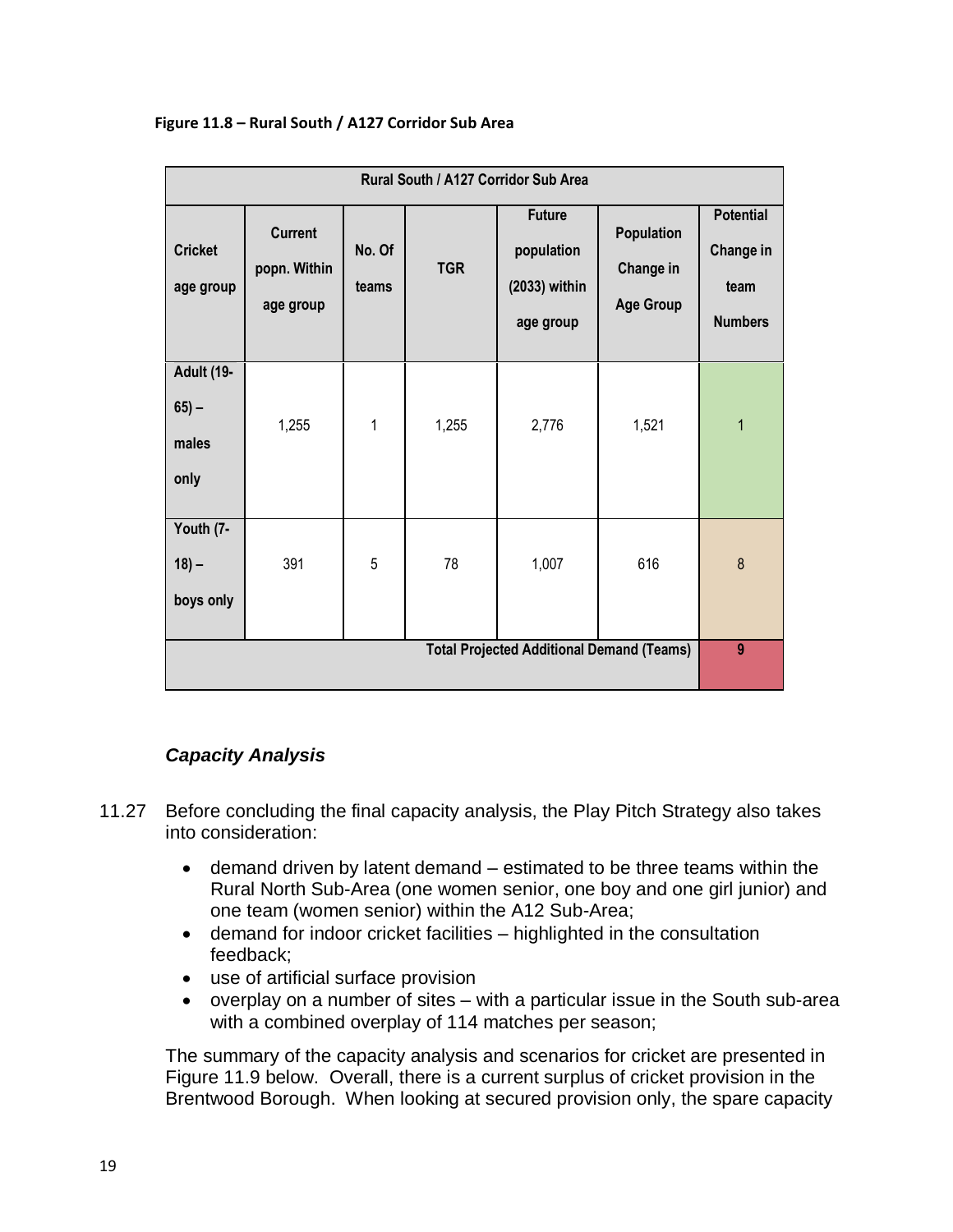is reduced considerably but still sufficient to satisfy current demand. Future provision is overall sufficient to accommodate additional future demand identified in the TGR analysis. However, if all matches were to be played on grass wickets there will be shortage of 117 match equivalents.

|                                                                            |                               | <b>Juniors</b>                                | All matches played on |                             |
|----------------------------------------------------------------------------|-------------------------------|-----------------------------------------------|-----------------------|-----------------------------|
| <b>Balance per Pitch Type</b>                                              | <b>Adults</b><br>(Grass only) | (playing<br>on only<br>artificial<br>pitches) | <b>Grass</b><br>Only  | <b>Grass</b><br>+Artificial |
| Supply - pitch capacity in match<br>equivalents (For available sites only) | 975                           | 420                                           | 975                   | 1,395                       |
| Demand - match equivalents for<br>matches and training                     | 458                           | 303                                           | 761                   | 761                         |
| <b>Current Balance for all available sites</b><br>only                     | 517                           | 117                                           | 214                   | 634                         |
| <b>Current Balance for secured sites only</b>                              | 372                           | 57                                            | 69                    | 429                         |
| Projected number of teams                                                  | 5                             | 17                                            | 22                    | 22                          |
| <b>Future additional demand (from TGR)</b>                                 | $\overline{30}$               | 128                                           | 158                   | 158                         |
| Future additional demand (converted<br>latent demand)                      | 20                            | 8                                             | 28                    | 28                          |
| Future balance for all available, secured<br>sites                         | 322                           | $-79$                                         | $-117$                | 243                         |

**Figure 11.9: Brentwood – Summary Cricket Capacity Analysis**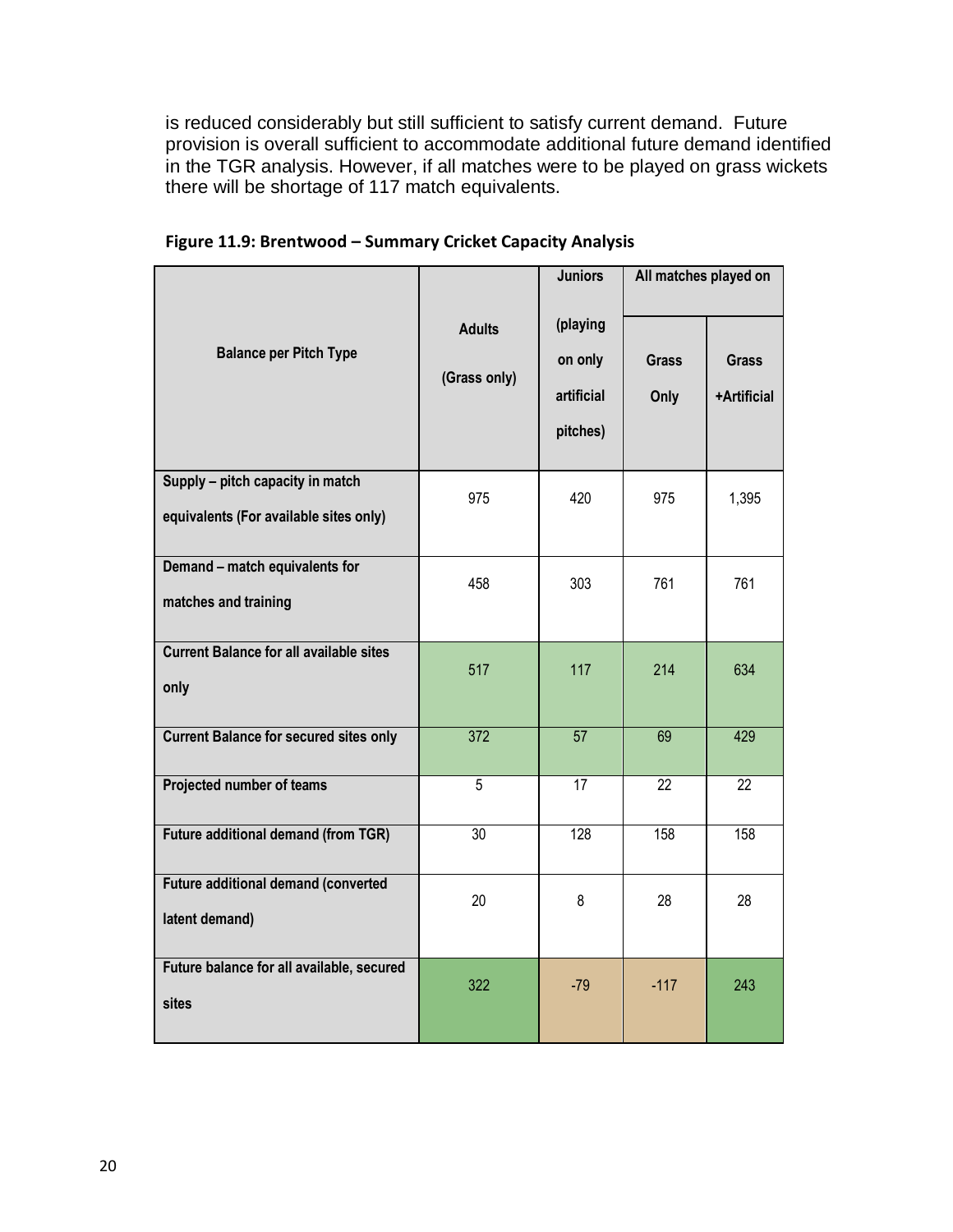- 11.28 The PPS study also considered a peak time capacity analysis to assess whether there are sufficient facilities during the periods that the greatest proportion of the population would like to play cricket.
- 11.29 Figure 11.10 below highlights that there is very little spare adult capacity for available cricket sites in the peak period, which limits future growth of clubs and does not allow site operators and management team to increase the amount of cricket played on a weekly basis. This will be considered alongside the total supply and demand analysis when providing recommendations on future cricket facility provision across the Borough.
- 11.30 The figure also shows a large amount of spare capacity for junior cricket in the peak period. This is partly due to the number of school sites included in the study that are not currently used by community clubs for junior cricket. When removing these school sites (Anglo European School, Becket Keys School, Brentwood School Sports Centre, Shenfield High School) from the analysis, spare peak time junior capacity in the Borough is reduced from a total of 117 match equivalents to 77.

| Sub-area                        | Total spare adult capacity in the peak period | <b>Total spare junior capacity</b><br>in the peak period |
|---------------------------------|-----------------------------------------------|----------------------------------------------------------|
| A <sub>12</sub><br>corridor     |                                               | 63.5                                                     |
| <b>Rural North</b>              | No spare capacity                             | 46                                                       |
| Rural<br>South/A127<br>Corridor | 1.5                                           | 7.5                                                      |

#### **Figure 11.10: Peak Period Spare Capacity Analysis by Sub Area**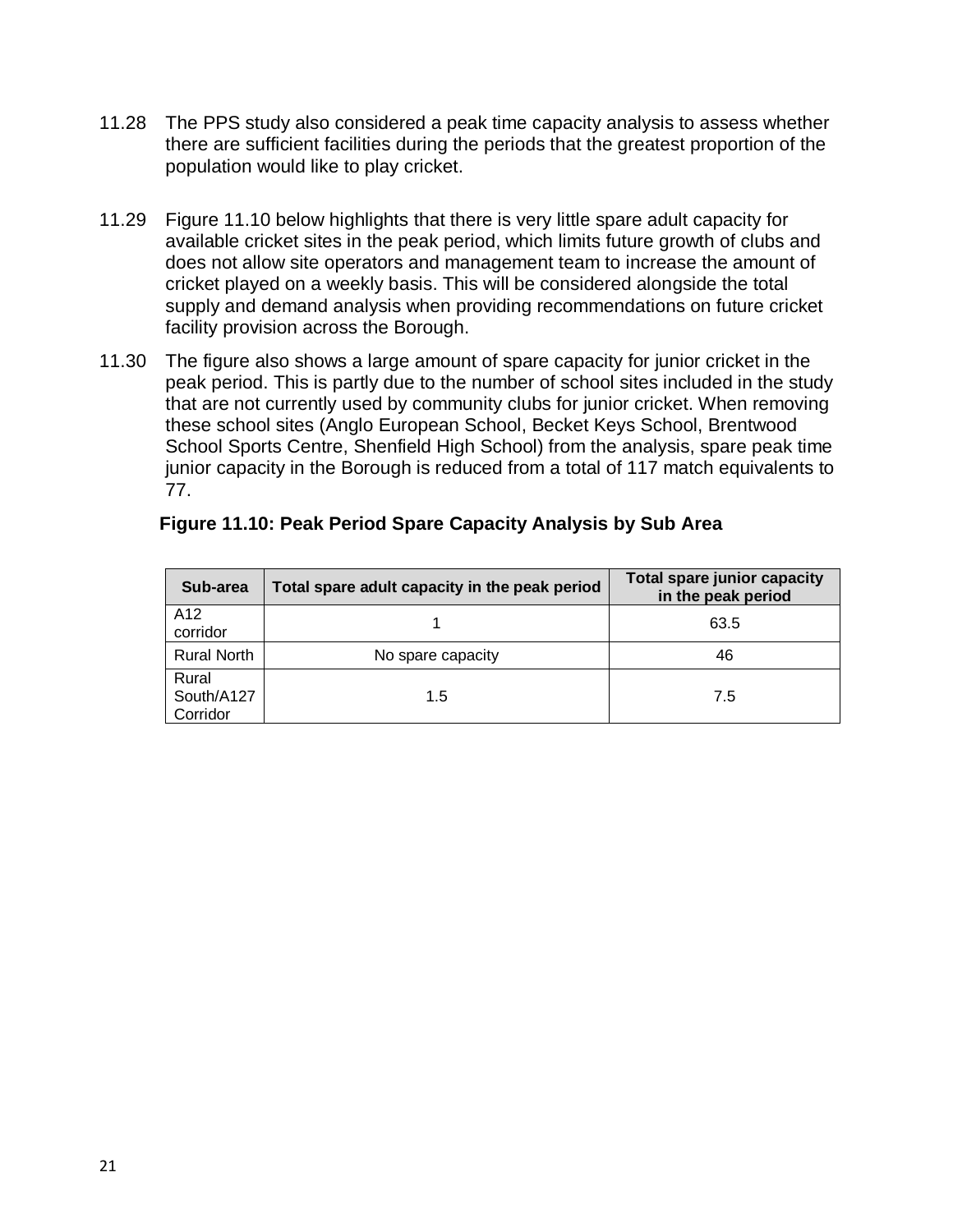# FINANCIAL AND RESOURCE IMPLICATIONS

11.31 The section of the Sports Chapter provides and summary and estimate of infrastructure costs by topic. Much of the evidence base is extracted form the Play Pitch and Indoor Sports Facilities studies.

### **Cricket**

11.32 Figure 11.11 below highlights headline cost estimates for cricket related projects.

#### **Figure 11.11: Cricket Infrastructure**

| <b>Project Detail</b>                                                                                                                                                                                                                                                         | <b>Evidence</b><br><b>Base</b>                                          | <b>Potential</b><br><b>Delivery</b> | <b>Scheme</b><br>Grading | <b>Indicative</b><br>Capital | <b>Indicative</b><br><b>Revenue</b> | Total<br>Indicative | <b>Indicative</b><br><b>Delivery</b> | Requirement<br>through Local |
|-------------------------------------------------------------------------------------------------------------------------------------------------------------------------------------------------------------------------------------------------------------------------------|-------------------------------------------------------------------------|-------------------------------------|--------------------------|------------------------------|-------------------------------------|---------------------|--------------------------------------|------------------------------|
|                                                                                                                                                                                                                                                                               |                                                                         | <b>Partners</b>                     | (1 to 5)                 | Cost                         | Cost                                | <b>Costs</b>        | Timeframe                            | Plan Impact?                 |
| Anglo- European School<br><b>Cricket Pitch Enhancement -</b><br>The outfield scored a 55%<br>quality score and some<br>drainage issues were<br>identified as part of the site<br>assessment. Increased<br>maintenance of the cricket<br>pitch and outfield is<br>recommended. | Brentwood<br>Playing<br>Pitch<br>Strategy -<br>Full<br>Analysis<br>2018 | Anglo<br>European<br>School         | 4                        |                              | £2,500-<br>5,000                    | £5,000              | 2023/24 -<br>2027/28                 | No                           |
| Becket Keys Church of<br><b>England Free School Playing</b><br>Fields Enhancement. The<br>artificial wicket at the site is<br>worn down, in very poor<br>condition and therefore in<br>need of replacement.                                                                   | Brentwood<br>Playing<br>Pitch<br>Strategy -<br>Full<br>Analysis<br>2018 | Beckett Keys<br>School              | 3                        | £10,000                      |                                     | £10,000             | $2020/21 -$<br>2024/25               | No                           |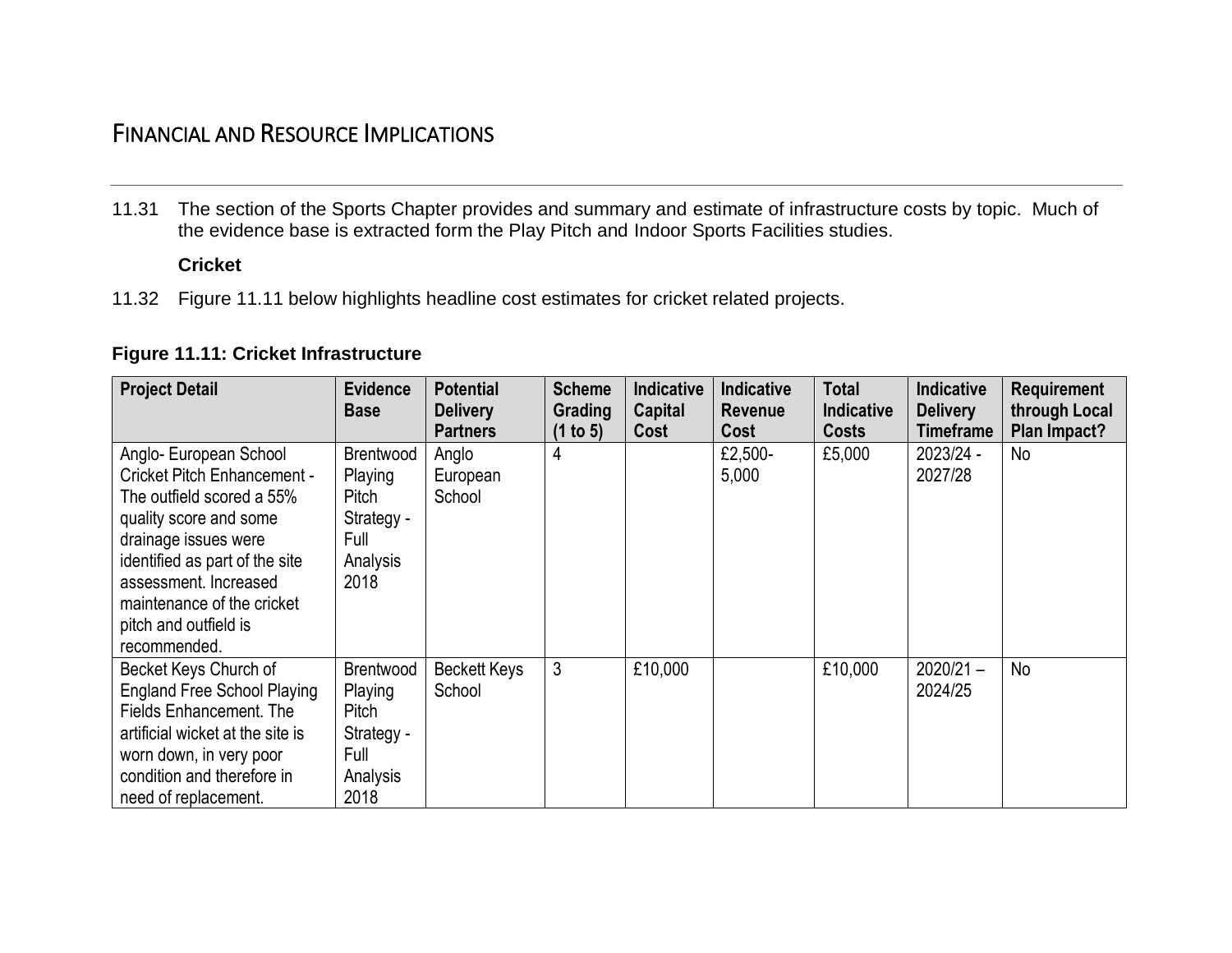| <b>Project Detail</b>              | <b>Evidence</b> | <b>Potential</b>  | <b>Scheme</b> | <b>Indicative</b> | Indicative     | <b>Total</b> | Indicative       | <b>Requirement</b> |
|------------------------------------|-----------------|-------------------|---------------|-------------------|----------------|--------------|------------------|--------------------|
|                                    | <b>Base</b>     | <b>Delivery</b>   | Grading       | <b>Capital</b>    | <b>Revenue</b> | Indicative   | <b>Delivery</b>  | through Local      |
|                                    |                 | <b>Partners</b>   | (1 to 5)      | Cost              | Cost           | <b>Costs</b> | <b>Timeframe</b> | Plan Impact?       |
| <b>Bentley Cricket Club Pitch</b>  | Brentwood       | ECB               | 3             | £10,000           | £2,000         | £12,000      | 2018/19-         | <b>No</b>          |
| Enhancements - Drainage            | Playing         | Essex CCB         |               |                   |                |              | 2022/23          |                    |
| improvement works are              | Pitch           | <b>Bentley CC</b> |               |                   |                |              |                  |                    |
| recommended, to address the        | Strategy -      |                   |               |                   |                |              |                  |                    |
| flooding issues (on the first      | Full            |                   |               |                   |                |              |                  |                    |
| team square) that were             | Analysis        |                   |               |                   |                |              |                  |                    |
| identified as part of the site     | 2018            |                   |               |                   |                |              |                  |                    |
| assessment and club                |                 |                   |               |                   |                |              |                  |                    |
| consultation.                      |                 |                   |               |                   |                |              |                  |                    |
| The club also expressed a          |                 |                   |               |                   |                |              |                  |                    |
| desire to invest in new sight      |                 |                   |               |                   |                |              |                  |                    |
| screens and additional             |                 |                   |               |                   |                |              |                  |                    |
| perimeter fencing. 1. Engage       |                 |                   |               |                   |                |              |                  |                    |
| with the ECB to identify           |                 |                   |               |                   |                |              |                  |                    |
| methods to mitigate the risk of    |                 |                   |               |                   |                |              |                  |                    |
| future flood damage.               |                 |                   |               |                   |                |              |                  |                    |
| 2. ECB to support the club         |                 |                   |               |                   |                |              |                  |                    |
| with their aspirations to invest   |                 |                   |               |                   |                |              |                  |                    |
| in new equipment to improve        |                 |                   |               |                   |                |              |                  |                    |
| the existing facilities.           |                 |                   |               |                   |                |              |                  |                    |
| <b>Blackmore Sports and Social</b> | Brentwood       | ECB               | 3             | £3,000            | £2,000         | £5,000       | $2018/19 -$      | <b>No</b>          |
| Club Enhancements - The site       | Playing         | Essex CCB         |               |                   |                |              | 2022/23          |                    |
| is open to the public and has      | Pitch           | Blackmore         |               |                   |                |              |                  |                    |
| had issues with vandalism,         | Strategy -      | Sports and        |               |                   |                |              |                  |                    |
| anti-social behaviour and dog      | Full            | Social Club       |               |                   |                |              |                  |                    |
| fouling, therefore improved        | Analysis        | Willowherbs       |               |                   |                |              |                  |                    |
| signage is recommended.            | 2018            | CC                |               |                   |                |              |                  |                    |
| An improved drainage system        |                 |                   |               |                   |                |              |                  |                    |
| and increased pitch                |                 |                   |               |                   |                |              |                  |                    |
| maintenance are also               |                 |                   |               |                   |                |              |                  |                    |
| recommended as it was              |                 |                   |               |                   |                |              |                  |                    |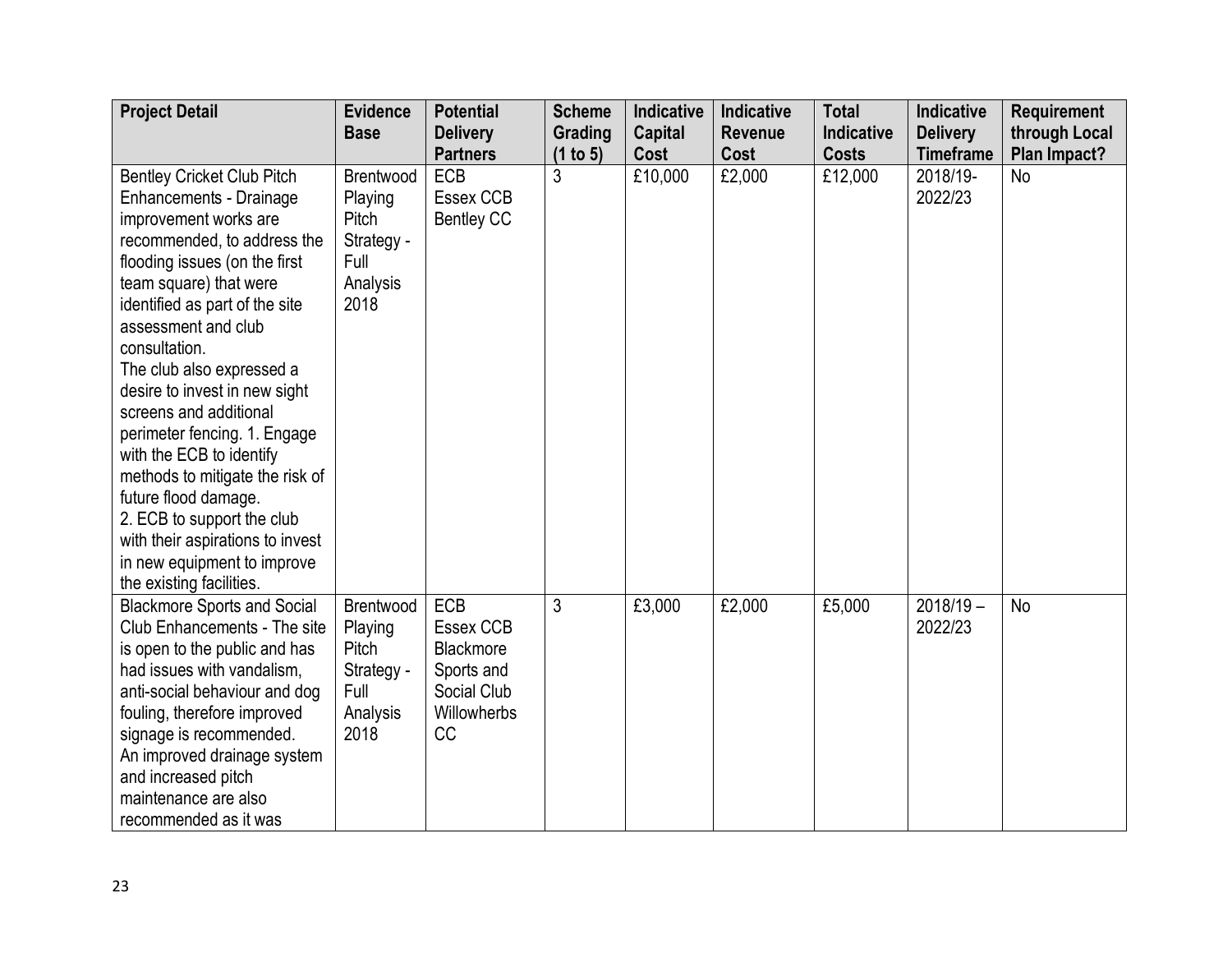| <b>Project Detail</b>                | <b>Evidence</b> | <b>Potential</b>                   | <b>Scheme</b>       | Indicative             | Indicative             | <b>Total</b>               | <b>Indicative</b>                   | <b>Requirement</b>            |
|--------------------------------------|-----------------|------------------------------------|---------------------|------------------------|------------------------|----------------------------|-------------------------------------|-------------------------------|
|                                      | <b>Base</b>     | <b>Delivery</b><br><b>Partners</b> | Grading<br>(1 to 5) | <b>Capital</b><br>Cost | <b>Revenue</b><br>Cost | Indicative<br><b>Costs</b> | <b>Delivery</b><br><b>Timeframe</b> | through Local<br>Plan Impact? |
| stated by the club that current      |                 |                                    |                     |                        |                        |                            |                                     |                               |
| drainage can be poor in peak         |                 |                                    |                     |                        |                        |                            |                                     |                               |
| season. . Improve signage or         |                 |                                    |                     |                        |                        |                            |                                     |                               |
| add CCTV to the site, to             |                 |                                    |                     |                        |                        |                            |                                     |                               |
| reduce vandalism                     |                 |                                    |                     |                        |                        |                            |                                     |                               |
| 2. Seek support and guidance         |                 |                                    |                     |                        |                        |                            |                                     |                               |
| from the ECB regarding the           |                 |                                    |                     |                        |                        |                            |                                     |                               |
| improvement of maintenance           |                 |                                    |                     |                        |                        |                            |                                     |                               |
| and refurbishment on existing        |                 |                                    |                     |                        |                        |                            |                                     |                               |
| drainage system                      |                 |                                    |                     |                        |                        |                            |                                     |                               |
| Brentwood Cricket Club - New         | Brentwood       | Brentwood CC                       | 3                   | £20,000                |                        | £20,000                    | 2020/21-                            | No                            |
| <b>Pitch</b> - The site is currently | Playing         | <b>ECB</b>                         |                     |                        |                        |                            | 2022/23                             |                               |
| over capacity for grass              | Pitch           | <b>ECCB</b>                        |                     |                        |                        |                            |                                     |                               |
| wickets. The installation of a       | Strategy -      |                                    |                     |                        |                        |                            |                                     |                               |
| non-turf pitch would is              | Full            |                                    |                     |                        |                        |                            |                                     |                               |
| recommended in order to              | Analysis        |                                    |                     |                        |                        |                            |                                     |                               |
| accommodate junior demand.           | 2018            |                                    |                     |                        |                        |                            |                                     |                               |
| Invest in a non-turf pitch on        |                 |                                    |                     |                        |                        |                            |                                     |                               |
| the existing square, to add          |                 |                                    |                     |                        |                        |                            |                                     |                               |
| capacity for junior cricket          |                 |                                    |                     |                        |                        |                            |                                     |                               |
| <b>Brookweald Cricket Club</b>       | Brentwood       | BrookwealdCC                       | 5                   | £10,000                |                        | £10,000                    | 2020/21-                            | <b>No</b>                     |
| <b>Facility Enhancements - The</b>   | Playing         | <b>ECB</b>                         |                     |                        |                        |                            | 2022/23                             |                               |
| club have expressed their            | Pitch           | <b>ECCB</b>                        |                     |                        |                        |                            |                                     |                               |
| desire to utilise the pavilion as    | Strategy -      |                                    |                     |                        |                        |                            |                                     |                               |
| a social hub. In order to do so,     | Full            |                                    |                     |                        |                        |                            |                                     |                               |
| the installation of central          | Analysis        |                                    |                     |                        |                        |                            |                                     |                               |
| heating is required so that the      | 2018            |                                    |                     |                        |                        |                            |                                     |                               |
| pavilion can be used year-           |                 |                                    |                     |                        |                        |                            |                                     |                               |
| round. Refurbish the existing        |                 |                                    |                     |                        |                        |                            |                                     |                               |
| ancillary facility to meet the       |                 |                                    |                     |                        |                        |                            |                                     |                               |
| needs of the home club               |                 |                                    |                     |                        |                        |                            |                                     |                               |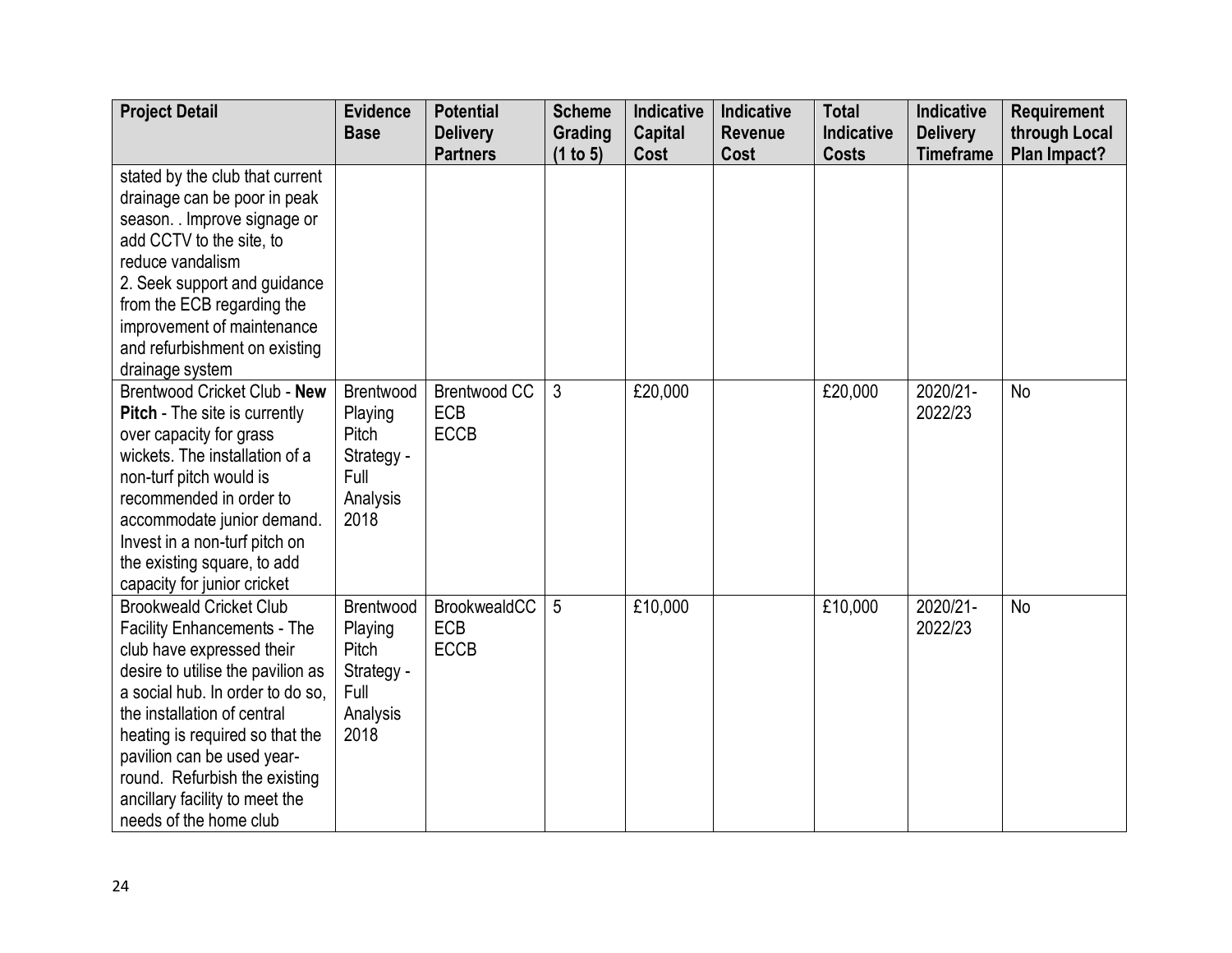| <b>Project Detail</b>                                                                                                                                                                                                                                                                                                                                                                                                                                                                              | <b>Evidence</b><br><b>Base</b>                                          | <b>Potential</b><br><b>Delivery</b>                                                                | <b>Scheme</b><br>Grading | Indicative<br><b>Capital</b> | Indicative<br><b>Revenue</b> | <b>Total</b><br><b>Indicative</b> | Indicative<br><b>Delivery</b> | <b>Requirement</b><br>through Local |
|----------------------------------------------------------------------------------------------------------------------------------------------------------------------------------------------------------------------------------------------------------------------------------------------------------------------------------------------------------------------------------------------------------------------------------------------------------------------------------------------------|-------------------------------------------------------------------------|----------------------------------------------------------------------------------------------------|--------------------------|------------------------------|------------------------------|-----------------------------------|-------------------------------|-------------------------------------|
|                                                                                                                                                                                                                                                                                                                                                                                                                                                                                                    |                                                                         | <b>Partners</b>                                                                                    | (1 to 5)                 | Cost                         | Cost                         | <b>Costs</b>                      | <b>Timeframe</b>              | Plan Impact?                        |
| Coronation Playing Fields -<br>Enhancement - The site<br>suffers severely from dog<br>fouling, littering and<br>vandalism. Improved signage<br>and security is recommended<br>in order to address this. The<br>tea pavilion at the site is 26<br>years old and in need of<br>refurbishment. 1. Improve<br>signage or add CCTV to the<br>site, to reduce vandalism<br>2. Refurbish the ancillary<br>facility to ensure the site is fit<br>for purpose                                               | Brentwood<br>Playing<br>Pitch<br>Strategy -<br>Full<br>Analysis<br>2018 | <b>BBC</b>                                                                                         | 3                        | £80,000                      |                              | £80,000                           | $2022/23 -$<br>2026/27        | <b>No</b>                           |
| <b>Fairfields Recreation Ground</b><br>- Enhancement - The club<br>have recently had their lawn<br>mower stolen, along with<br>constant vandalism to the<br>ancillary facility and outfield.<br>Improved signage and<br>increased security is<br>recommended at the site. The<br>site scored poorly overall as<br>part of the site assessment,<br>with particular care required to<br>the artificial wicket and the<br>ancillary facilities, which are in<br>need of<br>improvement/refurbishment. | Brentwood<br>Playing<br>Pitch<br>Strategy -<br>Full<br>Analysis<br>2018 | Ingatestone<br>and Fryerning<br><b>PC</b><br><b>ECB</b><br><b>ECCB</b><br>Ingatestone<br><b>CC</b> | $\mathfrak{Z}$           | £20,000                      |                              | £20,000                           | $2018/19 -$<br>2022/23        | <b>No</b>                           |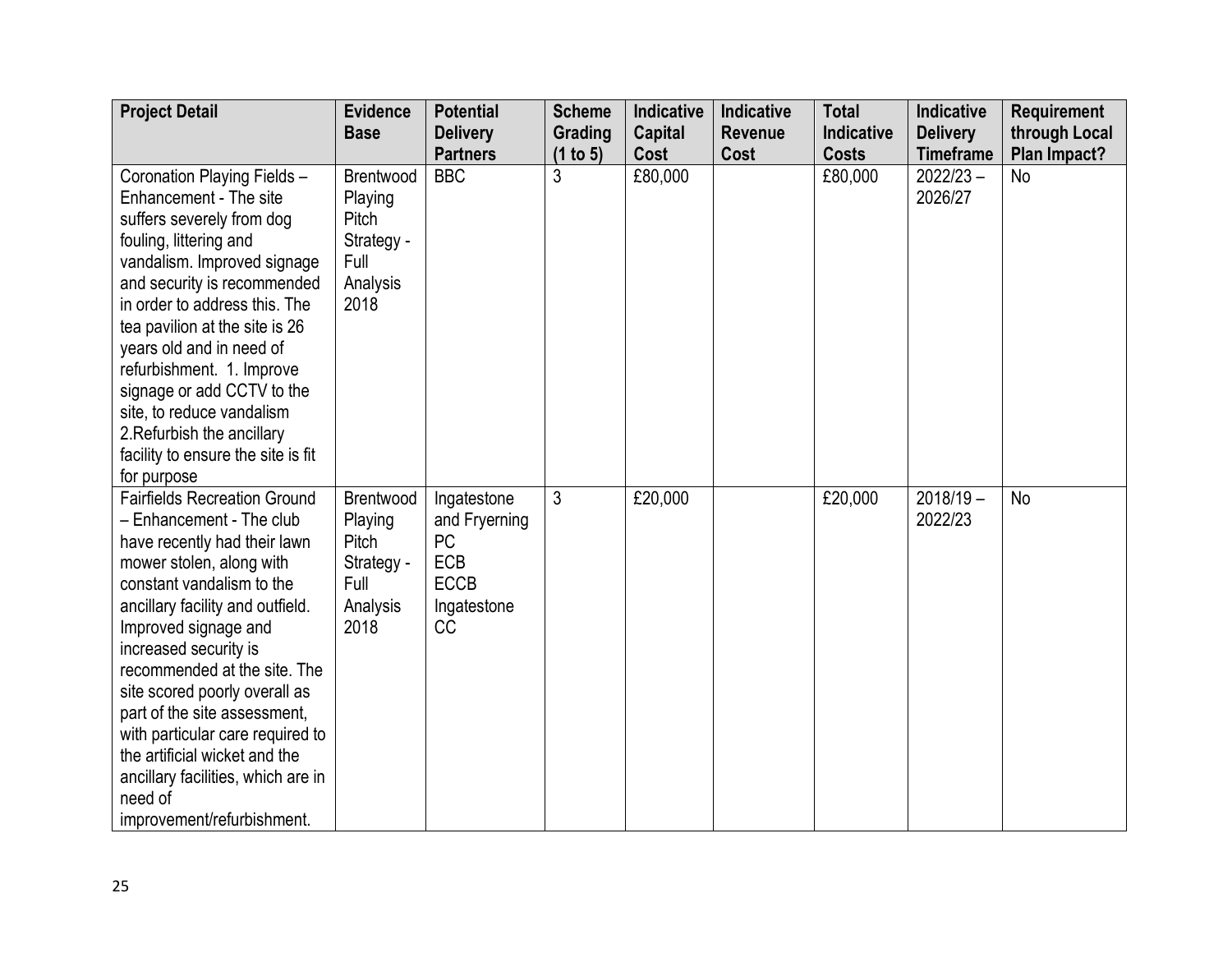| <b>Project Detail</b>                                  | <b>Evidence</b>    | <b>Potential</b> | <b>Scheme</b> | <b>Indicative</b> | Indicative     | <b>Total</b> | <b>Indicative</b> | <b>Requirement</b> |
|--------------------------------------------------------|--------------------|------------------|---------------|-------------------|----------------|--------------|-------------------|--------------------|
|                                                        | <b>Base</b>        | <b>Delivery</b>  | Grading       | <b>Capital</b>    | <b>Revenue</b> | Indicative   | <b>Delivery</b>   | through Local      |
|                                                        |                    | <b>Partners</b>  | (1 to 5)      | Cost              | Cost           | <b>Costs</b> | <b>Timeframe</b>  | Plan Impact?       |
| 1. Invest in the                                       |                    |                  |               |                   |                |              |                   |                    |
| resurfacing/replacement of the                         |                    |                  |               |                   |                |              |                   |                    |
| existing non-turf pitch.                               |                    |                  |               |                   |                |              |                   |                    |
| 2. Refurbish the ancillary                             |                    |                  |               |                   |                |              |                   |                    |
| facilities to ensure the site is                       |                    |                  |               |                   |                |              |                   |                    |
| fit for purpose                                        |                    |                  |               |                   |                |              |                   |                    |
| 3. Improve signage or add                              |                    |                  |               |                   |                |              |                   |                    |
| CCTV to the site, to reduce                            |                    |                  |               |                   |                |              |                   |                    |
| vandalism                                              |                    |                  |               |                   |                |              |                   |                    |
| <b>Great &amp; Little Warley Cricket</b>               | Brentwood          | <b>ECB</b>       | 5             |                   | £5,000         | £5,000       | 2018/19-          | <b>No</b>          |
| Pitch – Enhancements - The                             | Playing            | <b>ECCB</b>      |               |                   |                |              | 2019/20           |                    |
| site was deemed poor as part                           | Pitch              | Shenfield CC     |               |                   |                |              |                   |                    |
| of the assessment. The grass                           | Strategy -         |                  |               |                   |                |              |                   |                    |
| wickets and ancillary facilities                       | Full               |                  |               |                   |                |              |                   |                    |
| were in acceptable condition,                          | Analysis           |                  |               |                   |                |              |                   |                    |
| however the outfield was                               | 2018               |                  |               |                   |                |              |                   |                    |
| overgrown and of very poor                             |                    |                  |               |                   |                |              |                   |                    |
| quality. A general                                     |                    |                  |               |                   |                |              |                   |                    |
| improvement of maintenance                             |                    |                  |               |                   |                |              |                   |                    |
| is required at the site. Work                          |                    |                  |               |                   |                |              |                   |                    |
| with the ECB and ECCB to                               |                    |                  |               |                   |                |              |                   |                    |
| design an updated<br>maintenance regime and            |                    |                  |               |                   |                |              |                   |                    |
| ensure this is followed                                |                    |                  |               |                   |                |              |                   |                    |
| Herongate & Ingrave Cricket                            | Brentwood          | Herongate &      | 3             | £30,000           |                | £30,000      | $2020/21 -$       | <b>No</b>          |
| Club - Enhancements - The                              | Playing            | Ingrave CC       |               |                   |                |              | 2022/23           |                    |
| site was identified as poor                            | Pitch              | <b>ECB</b>       |               |                   |                |              |                   |                    |
|                                                        |                    | <b>ECCB</b>      |               |                   |                |              |                   |                    |
| during site assessments and<br>club consultations. The | Strategy -<br>Full |                  |               |                   |                |              |                   |                    |
|                                                        |                    |                  |               |                   |                |              |                   |                    |
| outfield was overgrown,                                | Analysis<br>2018   |                  |               |                   |                |              |                   |                    |
| sloped and uneven and                                  |                    |                  |               |                   |                |              |                   |                    |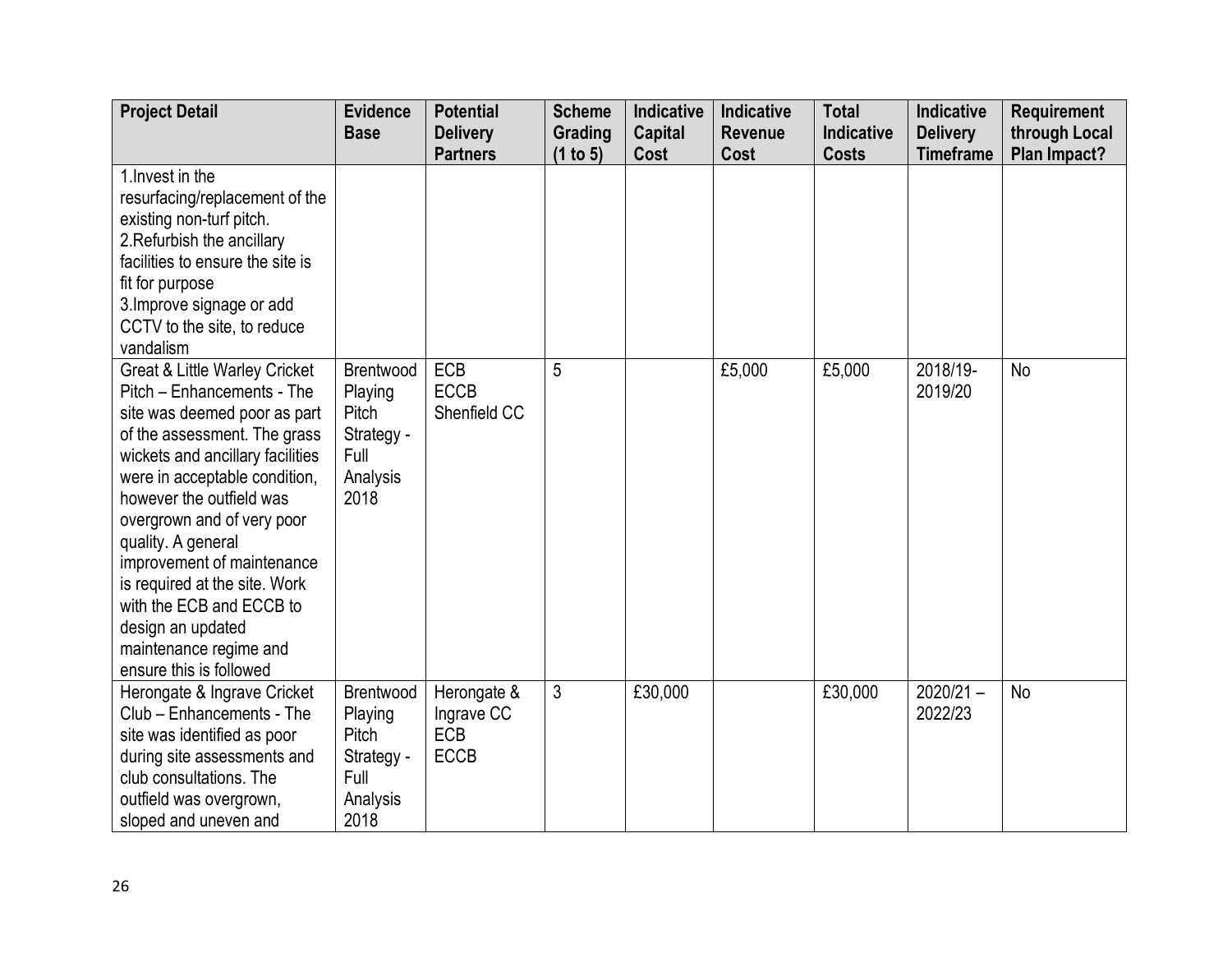| <b>Project Detail</b>                                                                                                                                                                                                                                                                                                                                                                                                                                                            | <b>Evidence</b>                                                         | <b>Potential</b>                                            | <b>Scheme</b>       | <b>Indicative</b>      | Indicative      | <b>Total</b>               | <b>Indicative</b>                   | <b>Requirement</b>            |
|----------------------------------------------------------------------------------------------------------------------------------------------------------------------------------------------------------------------------------------------------------------------------------------------------------------------------------------------------------------------------------------------------------------------------------------------------------------------------------|-------------------------------------------------------------------------|-------------------------------------------------------------|---------------------|------------------------|-----------------|----------------------------|-------------------------------------|-------------------------------|
|                                                                                                                                                                                                                                                                                                                                                                                                                                                                                  | <b>Base</b>                                                             | <b>Delivery</b><br><b>Partners</b>                          | Grading<br>(1 to 5) | <b>Capital</b><br>Cost | Revenue<br>Cost | Indicative<br><b>Costs</b> | <b>Delivery</b><br><b>Timeframe</b> | through Local<br>Plan Impact? |
| therefore increased<br>maintenance is<br>recommended. The                                                                                                                                                                                                                                                                                                                                                                                                                        |                                                                         |                                                             |                     |                        |                 |                            |                                     |                               |
| clubhouse and changing<br>rooms were also deemed poor<br>by the club as upgrading is<br>required. 1. Engage with the<br>club and the ECB to put in<br>place an improved                                                                                                                                                                                                                                                                                                          |                                                                         |                                                             |                     |                        |                 |                            |                                     |                               |
| maintenance regime and seek<br>support for the refurbishment<br>of the existing ancillary.<br>2. Invest in a non-turf pitch on<br>the existing square, to add<br>capacity for junior cricket                                                                                                                                                                                                                                                                                     |                                                                         |                                                             |                     |                        |                 |                            |                                     |                               |
| Hutton Cricket Club -<br>Enhancements - The site is<br>very well maintained and<br>scored within the 'good'<br>category as part of the site<br>assessment. The club also<br>stated to be very happy with<br>the quality of pitches and<br>facilities, however the site has<br>recently suffered from<br>vandalism, damage to<br>equipment and litter and<br>therefore improved signage is<br>recommended. 1. Improve<br>signage or add CCTV to the<br>site, to reduce vandalism. | Brentwood<br>Playing<br>Pitch<br>Strategy -<br>Full<br>Analysis<br>2018 | <b>Hutton CC</b><br><b>BBC</b><br><b>ECB</b><br><b>ECCB</b> | $\overline{2}$      | £23,000                |                 | £23,000                    | $2018/19 -$<br>2022/23              | <b>No</b>                     |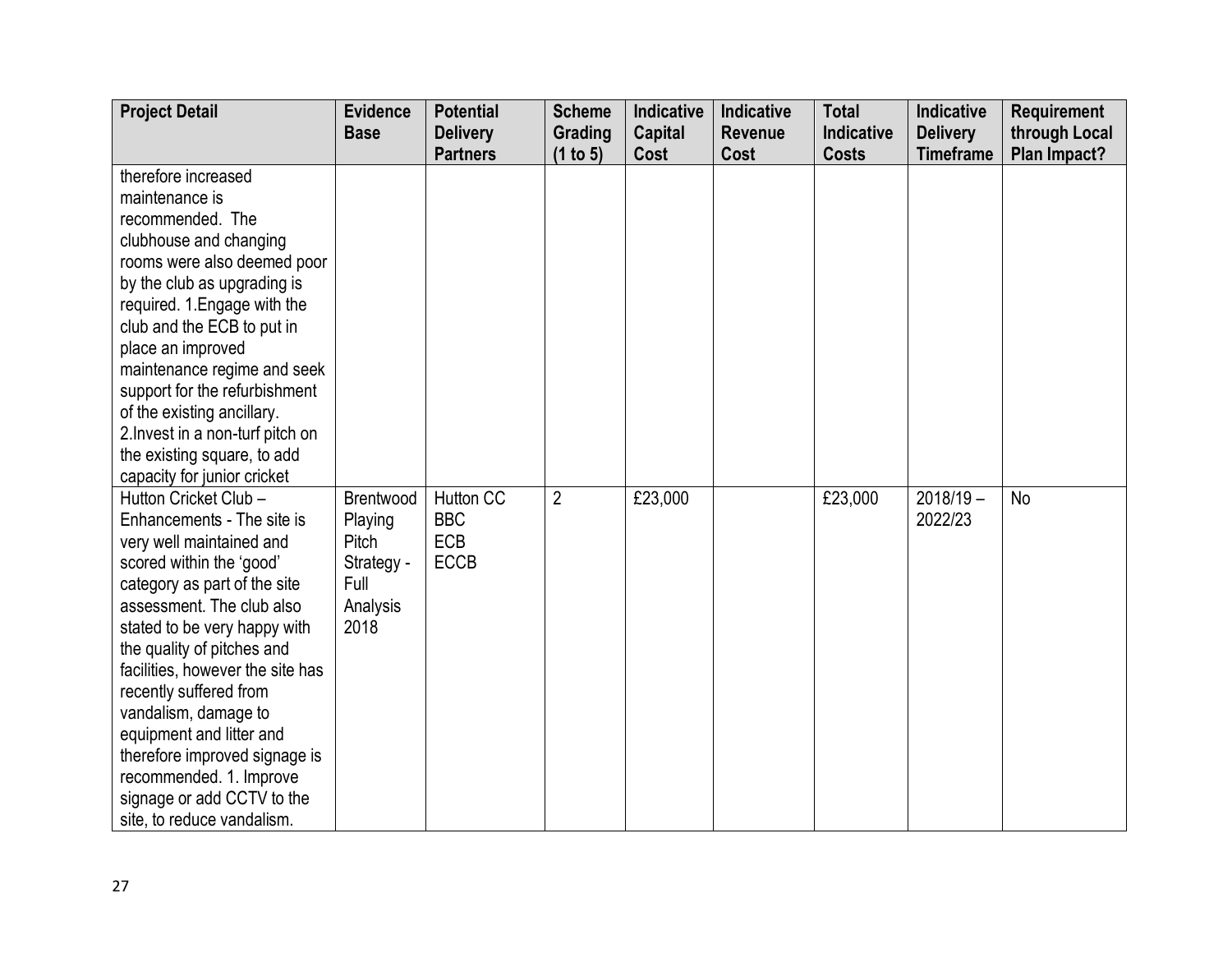| <b>Project Detail</b>            | <b>Evidence</b> | <b>Potential</b>                   | <b>Scheme</b>       | <b>Indicative</b>      | Indicative             | <b>Total</b>               | Indicative                          | <b>Requirement</b>            |
|----------------------------------|-----------------|------------------------------------|---------------------|------------------------|------------------------|----------------------------|-------------------------------------|-------------------------------|
|                                  | <b>Base</b>     | <b>Delivery</b><br><b>Partners</b> | Grading<br>(1 to 5) | <b>Capital</b><br>Cost | <b>Revenue</b><br>Cost | Indicative<br><b>Costs</b> | <b>Delivery</b><br><b>Timeframe</b> | through Local<br>Plan Impact? |
| 2. Invest in a non-turf pitch on |                 |                                    |                     |                        |                        |                            |                                     |                               |
| one of the existing squares, to  |                 |                                    |                     |                        |                        |                            |                                     |                               |
| add capacity for junior cricket. |                 |                                    |                     |                        |                        |                            |                                     |                               |
| Navestock Cricket Club -         | Brentwood       | Navestock CC,                      | $\overline{4}$      | £25,000                |                        | £25,000                    | $2021/22 -$                         | No                            |
| Enhancements - The grass         | Playing         | <b>BBC</b>                         |                     |                        |                        |                            | 2025/26                             |                               |
| wickets are maintained to a      | Pitch           | ECB                                |                     |                        |                        |                            |                                     |                               |
| good standard, however some      | Strategy -      | ECCB                               |                     |                        |                        |                            |                                     |                               |
| low levels of vandalism as       | Full            |                                    |                     |                        |                        |                            |                                     |                               |
| well as dog fouling were         | Analysis        |                                    |                     |                        |                        |                            |                                     |                               |
| identified as part of the site   | 2018            |                                    |                     |                        |                        |                            |                                     |                               |
| visit. The club also raised      |                 |                                    |                     |                        |                        |                            |                                     |                               |
| during consultation some         |                 |                                    |                     |                        |                        |                            |                                     |                               |
| issues with cars driving on the  |                 |                                    |                     |                        |                        |                            |                                     |                               |
| pitch and damaging the           |                 |                                    |                     |                        |                        |                            |                                     |                               |
| outfield. Improved signage is    |                 |                                    |                     |                        |                        |                            |                                     |                               |
| recommended, as well as          |                 |                                    |                     |                        |                        |                            |                                     |                               |
| exploring the possibility of     |                 |                                    |                     |                        |                        |                            |                                     |                               |
| installing pitch perimeter       |                 |                                    |                     |                        |                        |                            |                                     |                               |
| fencing.                         |                 |                                    |                     |                        |                        |                            |                                     |                               |
| Shower facilities at the site    |                 |                                    |                     |                        |                        |                            |                                     |                               |
| have been recently upgraded      |                 |                                    |                     |                        |                        |                            |                                     |                               |
| but further refurbishment is     |                 |                                    |                     |                        |                        |                            |                                     |                               |
| required in the clubhouse.       |                 |                                    |                     |                        |                        |                            |                                     |                               |
| Navestock Cricket Club -         | Brentwood       | Navestock                          | 1                   | £300,000               |                        | £300,000                   | $2018/19 -$                         | No                            |
| <b>Provision</b> - The club have | Playing         | Parish Council                     |                     |                        |                        |                            | 2027/28                             |                               |
| plans to knock down the          | Pitch           | <b>BBC</b>                         |                     |                        |                        |                            |                                     |                               |
| existing pavilion and build a    | Strategy -      | Navestock CC                       |                     |                        |                        |                            |                                     |                               |
| brand new one, including         | Full            | <b>ECB</b>                         |                     |                        |                        |                            |                                     |                               |
| changing rooms, showers and      | Analysis        | <b>ECCB</b>                        |                     |                        |                        |                            |                                     |                               |
| indoor cricket facilities. They  | 2018            |                                    |                     |                        |                        |                            |                                     |                               |
| have recently had planning       |                 |                                    |                     |                        |                        |                            |                                     |                               |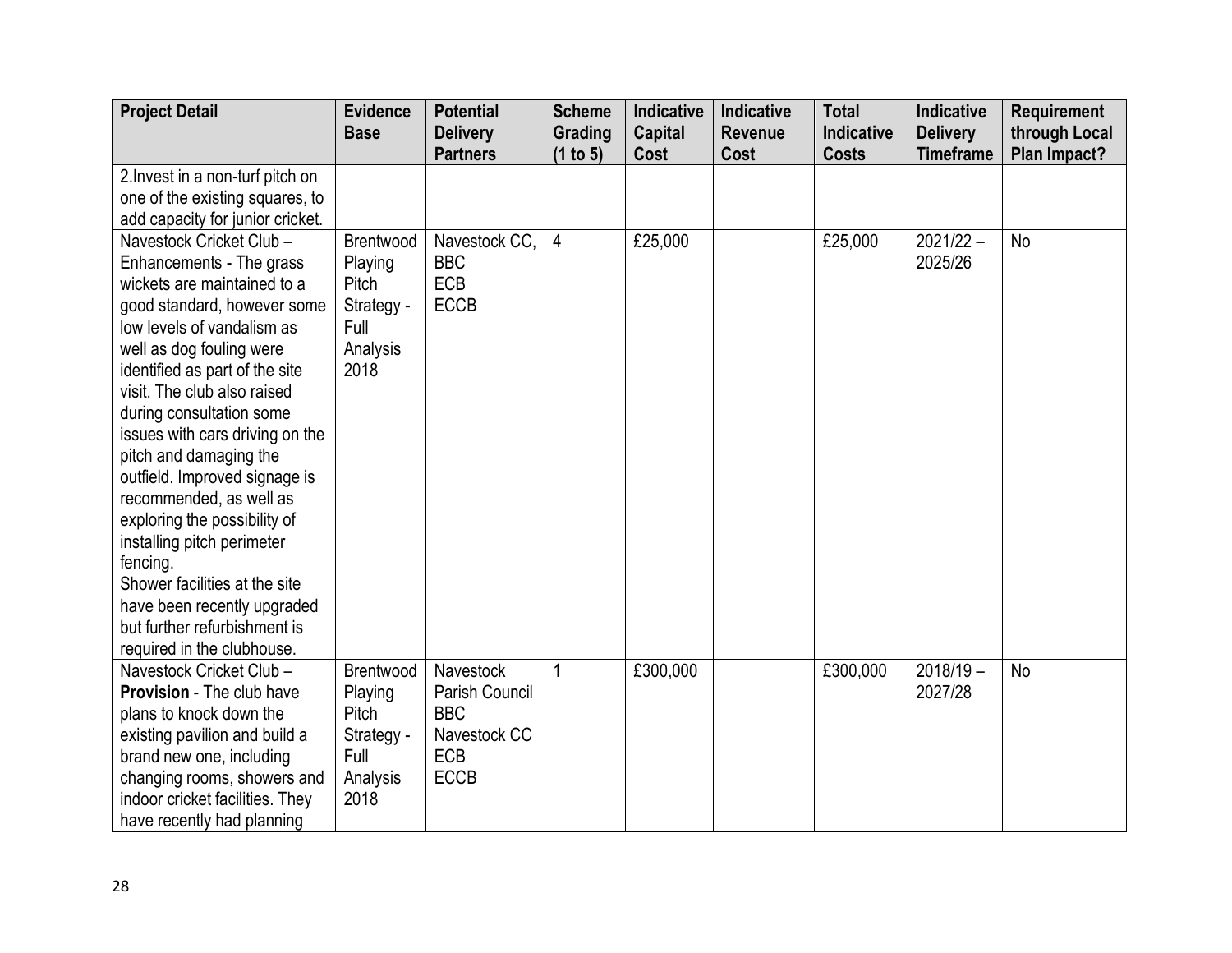| <b>Project Detail</b>            | <b>Evidence</b> | <b>Potential</b>  | <b>Scheme</b>  | <b>Indicative</b> | <b>Indicative</b> | <b>Total</b> | Indicative       | <b>Requirement</b> |
|----------------------------------|-----------------|-------------------|----------------|-------------------|-------------------|--------------|------------------|--------------------|
|                                  | <b>Base</b>     | <b>Delivery</b>   | Grading        | <b>Capital</b>    | <b>Revenue</b>    | Indicative   | <b>Delivery</b>  | through Local      |
|                                  |                 | <b>Partners</b>   | (1 to 5)       | Cost              | Cost              | <b>Costs</b> | <b>Timeframe</b> | Plan Impact?       |
| permission rejected by the       |                 |                   |                |                   |                   |              |                  |                    |
| council and stated that they     |                 |                   |                |                   |                   |              |                  |                    |
| would like to resubmit their     |                 |                   |                |                   |                   |              |                  |                    |
| application in the near future.  |                 |                   |                |                   |                   |              |                  |                    |
| 1.BBC and ECB to support         |                 |                   |                |                   |                   |              |                  |                    |
| the club with their current      |                 |                   |                |                   |                   |              |                  |                    |
| plans of replacing the existing  |                 |                   |                |                   |                   |              |                  |                    |
| ancillary, including the         |                 |                   |                |                   |                   |              |                  |                    |
| provision of new indoor          |                 |                   |                |                   |                   |              |                  |                    |
| training facilities. 2. Improve  |                 |                   |                |                   |                   |              |                  |                    |
| signage or add CCTV to the       |                 |                   |                |                   |                   |              |                  |                    |
| site, to reduce vandalism, and   |                 |                   |                |                   |                   |              |                  |                    |
| explore the possibility of       |                 |                   |                |                   |                   |              |                  |                    |
| installing pitch perimeter       |                 |                   |                |                   |                   |              |                  |                    |
| fencing. 3. Seek support,        |                 |                   |                |                   |                   |              |                  |                    |
| guidance and funding from        |                 |                   |                |                   |                   |              |                  |                    |
| the ECB and ECCB for the         |                 |                   |                |                   |                   |              |                  |                    |
| development and                  |                 |                   |                |                   |                   |              |                  |                    |
| maintenance of the recently      |                 |                   |                |                   |                   |              |                  |                    |
| acquired second ground to        |                 |                   |                |                   |                   |              |                  |                    |
| ensure it is fit for purpose and |                 |                   |                |                   |                   |              |                  |                    |
| up to a suitable standard to     |                 |                   |                |                   |                   |              |                  |                    |
| accommodate some of the          |                 |                   |                |                   |                   |              |                  |                    |
| current adult demand, and        |                 |                   |                |                   |                   |              |                  |                    |
| potentially some junior          |                 |                   |                |                   |                   |              |                  |                    |
| demand in the future.            |                 |                   |                |                   |                   |              |                  |                    |
| Old Brentwoods Sports Club -     | Brentwood       | Society of Old    | $\mathfrak{Z}$ | £60,000           |                   | £60,000      | 2018/19-         | No                 |
| Enhancements - The club          | Playing         | <b>Brentwoods</b> |                |                   |                   |              | 2022/23          |                    |
| have plans to redevelop the      | Pitch           | <b>ECB</b>        |                |                   |                   |              |                  |                    |
| clubhouse to accommodate         | Strategy -      | <b>ECCB</b>       |                |                   |                   |              |                  |                    |
| more changing rooms,             | Full            |                   |                |                   |                   |              |                  |                    |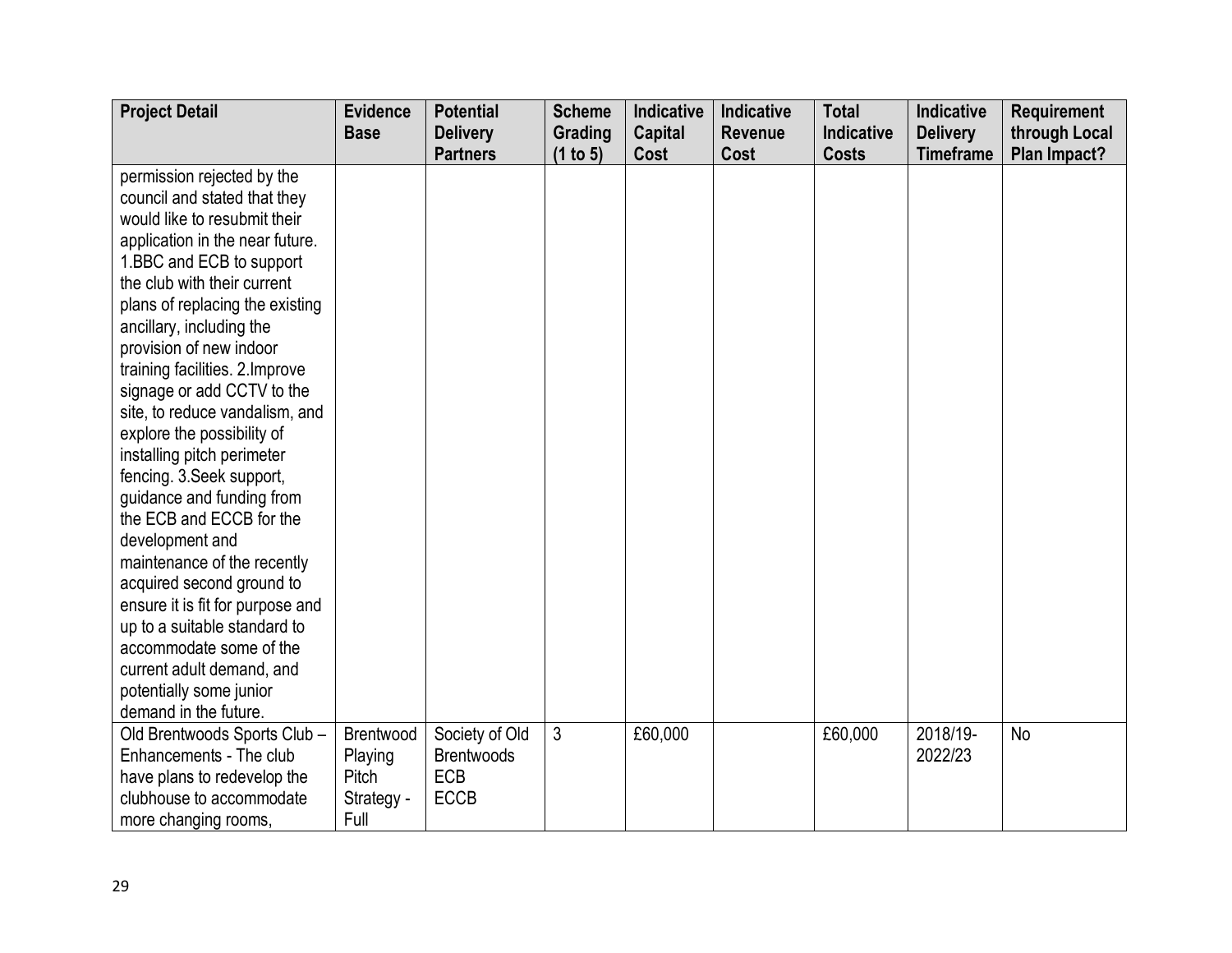| <b>Project Detail</b>           | <b>Evidence</b> | <b>Potential</b> | <b>Scheme</b> | <b>Indicative</b> | Indicative     | <b>Total</b> | <b>Indicative</b> | <b>Requirement</b> |
|---------------------------------|-----------------|------------------|---------------|-------------------|----------------|--------------|-------------------|--------------------|
|                                 | <b>Base</b>     | <b>Delivery</b>  | Grading       | <b>Capital</b>    | <b>Revenue</b> | Indicative   | <b>Delivery</b>   | through Local      |
|                                 |                 | <b>Partners</b>  | (1 to 5)      | Cost              | Cost           | <b>Costs</b> | <b>Timeframe</b>  | Plan Impact?       |
| particularly female provision,  | Analysis        |                  |               |                   |                |              |                   |                    |
| as there is currently only one  | 2018            |                  |               |                   |                |              |                   |                    |
| shower block to serve 5         |                 |                  |               |                   |                |              |                   |                    |
| changing rooms. It was also     |                 |                  |               |                   |                |              |                   |                    |
| stated that funding is required |                 |                  |               |                   |                |              |                   |                    |
| to purchase a new outfield      |                 |                  |               |                   |                |              |                   |                    |
| mower and an electronic         |                 |                  |               |                   |                |              |                   |                    |
| scoreboard. 1. Refurbish the    |                 |                  |               |                   |                |              |                   |                    |
| existing ancillary facility to  |                 |                  |               |                   |                |              |                   |                    |
| improve the overall quality of  |                 |                  |               |                   |                |              |                   |                    |
| provision at the site. 2.ECB    |                 |                  |               |                   |                |              |                   |                    |
| and ECCB to support the club    |                 |                  |               |                   |                |              |                   |                    |
| and provide information on      |                 |                  |               |                   |                |              |                   |                    |
| funding opportunities available |                 |                  |               |                   |                |              |                   |                    |
| for maintenance equipment       |                 |                  |               |                   |                |              |                   |                    |
| and ground improvements.        |                 |                  |               |                   |                |              |                   |                    |
| Shenfield Cricket Club -        | Brentwood       | <b>BBC</b>       | 3             | £60,000           |                | £60,000      | $2021/22 -$       | <b>No</b>          |
| <b>Enhancements - Ancillary</b> | Playing         | Shenfield CC     |               |                   |                |              | 2025/26           |                    |
| facilities scored 64% as part   | Pitch           | <b>ECB</b>       |               |                   |                |              |                   |                    |
| of the site assessment and      | Strategy -      | <b>ECCB</b>      |               |                   |                |              |                   |                    |
| upgrading is required. The      | Full            |                  |               |                   |                |              |                   |                    |
| club have recently applied for  | Analysis        |                  |               |                   |                |              |                   |                    |
| funding to refurbish the        | 2018            |                  |               |                   |                |              |                   |                    |
| changing rooms and toilet       |                 |                  |               |                   |                |              |                   |                    |
| facilities and install disabled |                 |                  |               |                   |                |              |                   |                    |
| access and toilet.              |                 |                  |               |                   |                |              |                   |                    |
| The club are also facing some   |                 |                  |               |                   |                |              |                   |                    |
| issues with their second        |                 |                  |               |                   |                |              |                   |                    |
| ground at Courage Playing       |                 |                  |               |                   |                |              |                   |                    |
| Fields, where the Council       |                 |                  |               |                   |                |              |                   |                    |
| have identified a need for a    |                 |                  |               |                   |                |              |                   |                    |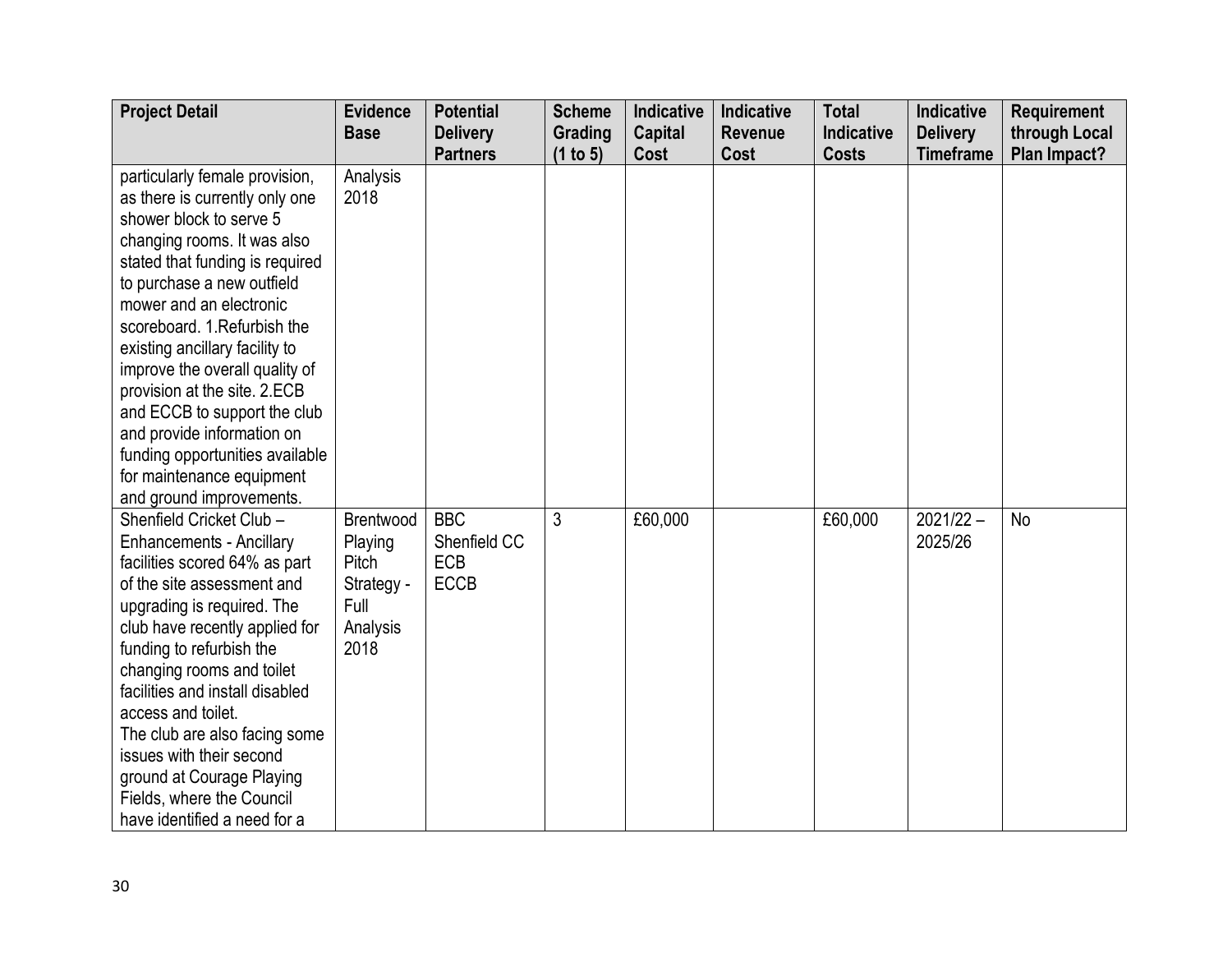| <b>Project Detail</b>                                                                                                                                                                                                                                                                                                                                                                                                                                                                                                                                                                                                                               | <b>Evidence</b>                                                         | <b>Potential</b>                                 | <b>Scheme</b>       | <b>Indicative</b>      | Indicative      | <b>Total</b>                      | <b>Indicative</b>                   | <b>Requirement</b>            |
|-----------------------------------------------------------------------------------------------------------------------------------------------------------------------------------------------------------------------------------------------------------------------------------------------------------------------------------------------------------------------------------------------------------------------------------------------------------------------------------------------------------------------------------------------------------------------------------------------------------------------------------------------------|-------------------------------------------------------------------------|--------------------------------------------------|---------------------|------------------------|-----------------|-----------------------------------|-------------------------------------|-------------------------------|
|                                                                                                                                                                                                                                                                                                                                                                                                                                                                                                                                                                                                                                                     | <b>Base</b>                                                             | <b>Delivery</b><br><b>Partners</b>               | Grading<br>(1 to 5) | <b>Capital</b><br>Cost | Revenue<br>Cost | <b>Indicative</b><br><b>Costs</b> | <b>Delivery</b><br><b>Timeframe</b> | through Local<br>Plan Impact? |
| 11x3 metre fence to be put up<br>and taken down after every<br>game (cost circa £3,500),<br>which was stated to be a<br>major inconvenience and<br>could affect the club<br>significantly<br>1. Assist the club to obtain<br>funding for ancillary<br>refurbishments.                                                                                                                                                                                                                                                                                                                                                                               |                                                                         |                                                  |                     |                        |                 |                                   |                                     |                               |
| Shenfield Cricket Club -<br>Provision - On the club's<br>main pitch there is open grass<br>space that the club would like<br>to develop to replace their<br>current secondary pitch<br>(Courage Playing Field). It is<br>recommended to explore this<br>possibility in order to avoid<br>current issues at Courage<br>Playing Field. 2. Engage with<br>the cricket club and support<br>them in the procurement and<br>development of an additional<br>cricket square at the main<br>ground. Work with the club to<br>put in place a robust<br>maintenance regime of the<br>new pitch and provide access<br>to appropriate maintenance<br>equipment. | Brentwood<br>Playing<br>Pitch<br>Strategy -<br>Full<br>Analysis<br>2018 | <b>BBC</b><br>Shenfield CC<br>ECB<br><b>ECCB</b> | $\overline{2}$      | £250,000               |                 | £250,000                          | $2019/20 -$<br>2023/24              | No                            |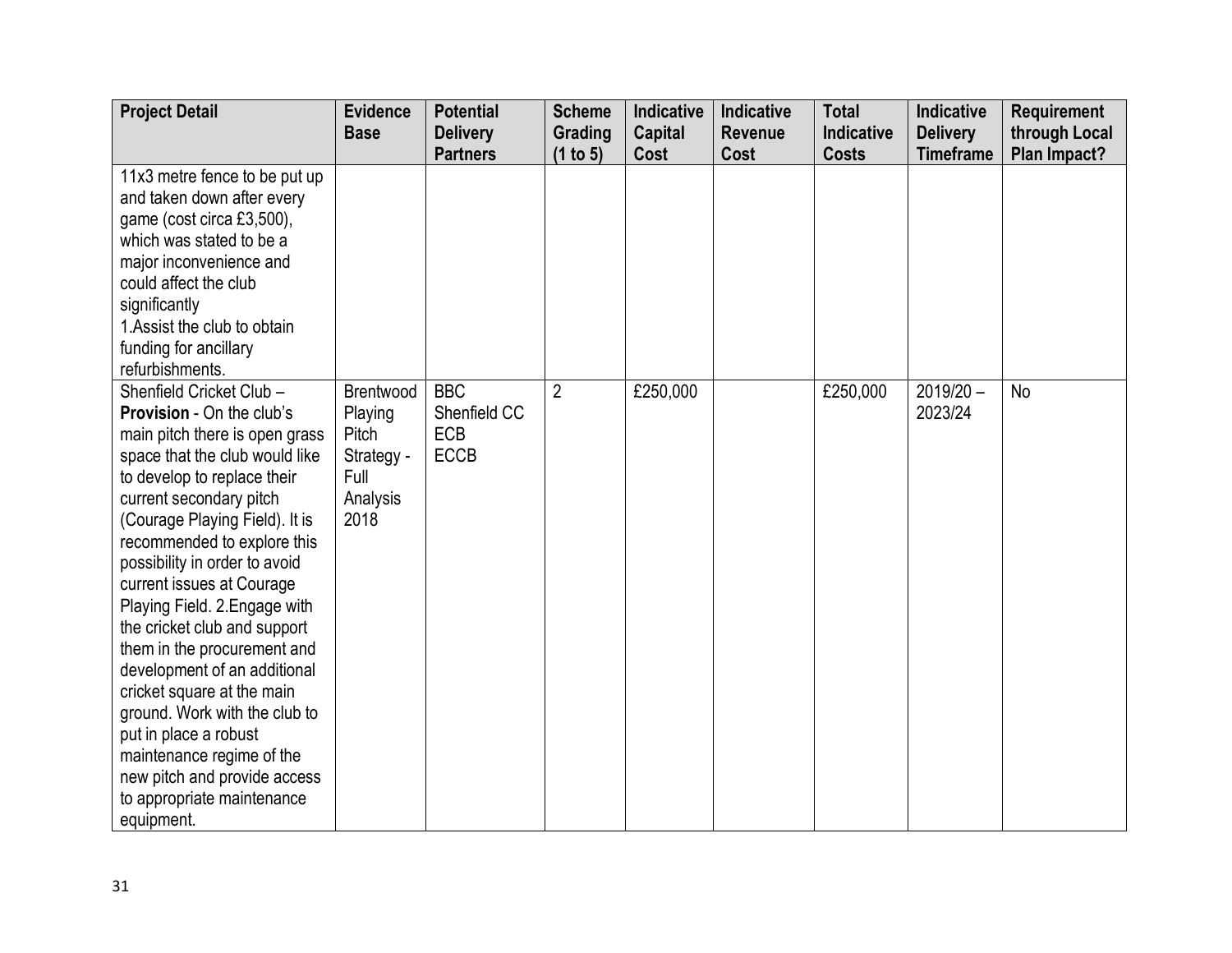| <b>Project Detail</b>           | <b>Evidence</b>  | <b>Potential</b> | <b>Scheme</b>  | <b>Indicative</b> | <b>Indicative</b> | <b>Total</b> | <b>Indicative</b> | <b>Requirement</b> |
|---------------------------------|------------------|------------------|----------------|-------------------|-------------------|--------------|-------------------|--------------------|
|                                 | <b>Base</b>      | <b>Delivery</b>  | Grading        | <b>Capital</b>    | <b>Revenue</b>    | Indicative   | <b>Delivery</b>   | through Local      |
|                                 |                  | <b>Partners</b>  | (1 to 5)       | Cost              | Cost              | <b>Costs</b> | <b>Timeframe</b>  | Plan Impact?       |
| 3. Support the club with their  |                  |                  |                |                   |                   |              |                   |                    |
| aspirations to relocate some    |                  |                  |                |                   |                   |              |                   |                    |
| of the current demand to        |                  |                  |                |                   |                   |              |                   |                    |
| Great & Little Warley CC until  |                  |                  |                |                   |                   |              |                   |                    |
| new pitch provision is          |                  |                  |                |                   |                   |              |                   |                    |
| developed.                      |                  |                  |                |                   |                   |              |                   |                    |
| Shenfield High School           | Brentwood        | Shenfield High   | $\mathfrak{Z}$ |                   | £5,000            | £5,000       | $2019/20 -$       | <b>No</b>          |
| Enhancement-The cricket         | Playing          | School           |                |                   |                   |              | 2022/23           |                    |
| strip is very old and run down, | Pitch            |                  |                |                   |                   |              |                   |                    |
| and the outfield is overgrown   | Strategy -       |                  |                |                   |                   |              |                   |                    |
| and not cut regularly. An       | Full             |                  |                |                   |                   |              |                   |                    |
| increased and improved          | Analysis         |                  |                |                   |                   |              |                   |                    |
| maintenance regime of the       | 2018             |                  |                |                   |                   |              |                   |                    |
| cricket pitch is recommended    |                  |                  |                |                   |                   |              |                   |                    |
| South Weald Cricket Club        | <b>Brentwood</b> | South Weald      | 5              | £45,000           |                   | £45,000      | $2020/21 -$       | <b>No</b>          |
| Enhancements - Both cricket     | Playing          | CC               |                |                   |                   |              | 2022/23           |                    |
| pitches at the site are well    | Pitch            | <b>ECB</b>       |                |                   |                   |              |                   |                    |
| maintained and satisfy current  | Strategy -       | <b>ECCB</b>      |                |                   |                   |              |                   |                    |
| demand from the club,           | Full             |                  |                |                   |                   |              |                   |                    |
| however the practice nets are   | Analysis         |                  |                |                   |                   |              |                   |                    |
| showing signs of aging and      | 2018             |                  |                |                   |                   |              |                   |                    |
| are in need of                  |                  |                  |                |                   |                   |              |                   |                    |
| refurbishment/replacement.      |                  |                  |                |                   |                   |              |                   |                    |
| The pavilion is in need of new  |                  |                  |                |                   |                   |              |                   |                    |
| electrics and club have plans   |                  |                  |                |                   |                   |              |                   |                    |
| to have this done within the    |                  |                  |                |                   |                   |              |                   |                    |
| next 1-2 years. Seek support    |                  |                  |                |                   |                   |              |                   |                    |
| and guidance from the ECB       |                  |                  |                |                   |                   |              |                   |                    |
| and ECCB regarding the          |                  |                  |                |                   |                   |              |                   |                    |
| improvement of outdoor          |                  |                  |                |                   |                   |              |                   |                    |